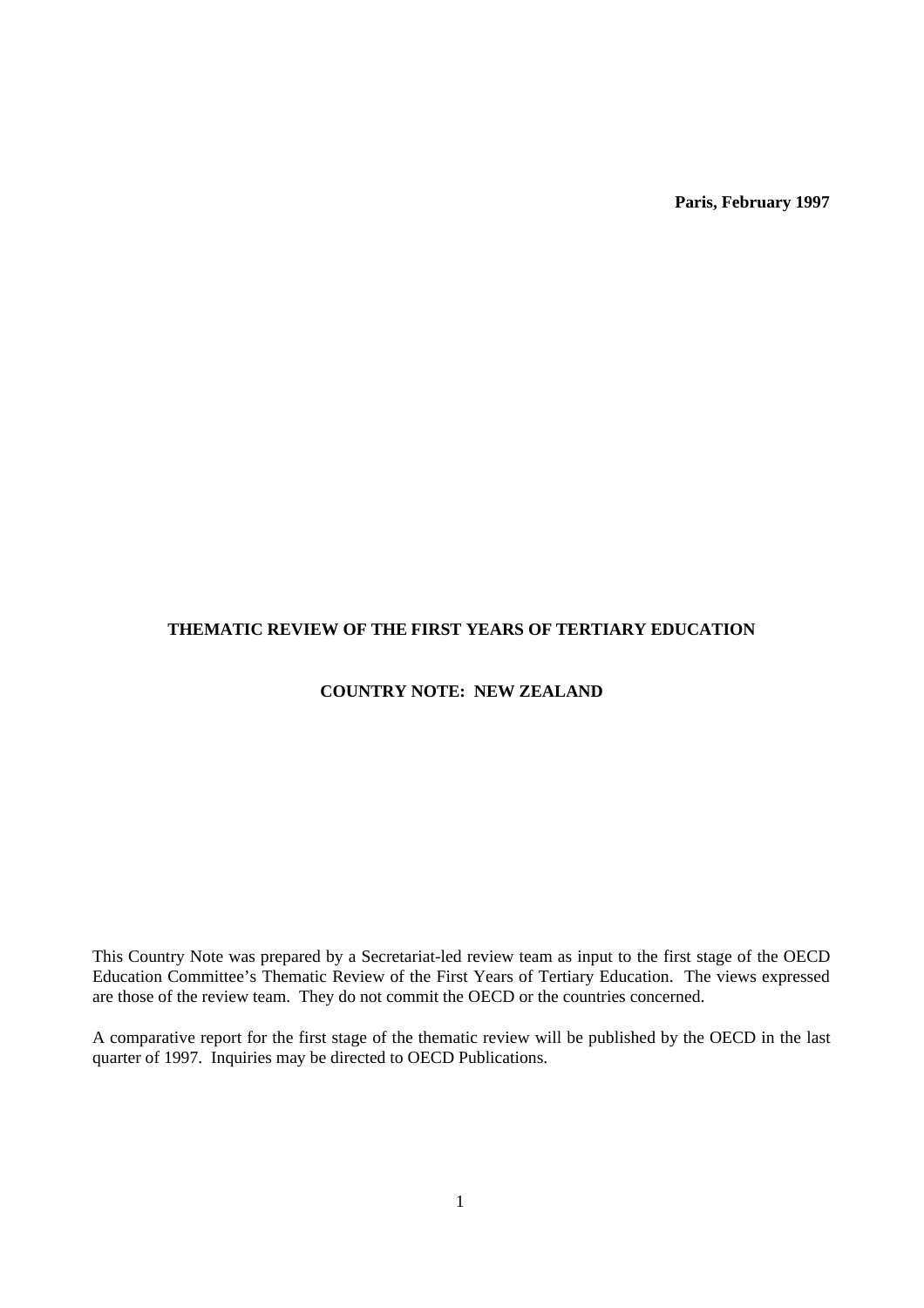### **Executive Summary**

Tertiary education has been embraced within the new policy directions affecting all aspects of life in New Zealand. The sector is in a dynamic phase as a result of the reforms and wider social, economic and political changes. The need for change to bring tertiary education into the mainstream of national development has been apparent. Evidence from the review demonstrates that the will to take new directions is strong and the structural impediments to change are regarded as surmountable. Although change has been difficult and there is some disquiet in the tertiary education sector, there is no going back. Instead, there is cause for greater effort to be made by Government, Ministry of Education and institutional leadership to both broaden and strengthen the existing dialogue on reform and future policy directions in tertiary education. Such a dialogue should aim to find ways to encourage all stakeholders -- learners, providers, employers, government departments and agencies among them -- to seize the new opportunities and build on the progress achieved thus far. A concentration of effort is needed to continue the expansion and to maintain and strengthen both the quality and relevance of initial tertiary education.

This is the broad assessment of a team of reviewers which, within the framework of the OECD Education Committee's Thematic Review of the First Years of Tertiary Education, undertook an examination of developments in New Zealand through a review of extensive documentation, a detailed background report and an intensive study visit in June 1995. Similar examinations have been carried out during 1995-96 in Australia, Belgium (Flemish Community), Denmark, Germany, Japan, Norway, Sweden, United Kingdom and the United States (State of Virginia). A comparative report will be published by the OECD in 1997.

The reviewers identify -- and discuss implications for policy -- of five key issues for the future development of the first years of tertiary education in New Zealand: sustaining the reform agenda; 'seamlessness'; management and governance of institutions; teaching and learning, curriculum and assessment: the quality issue; and costs and financing.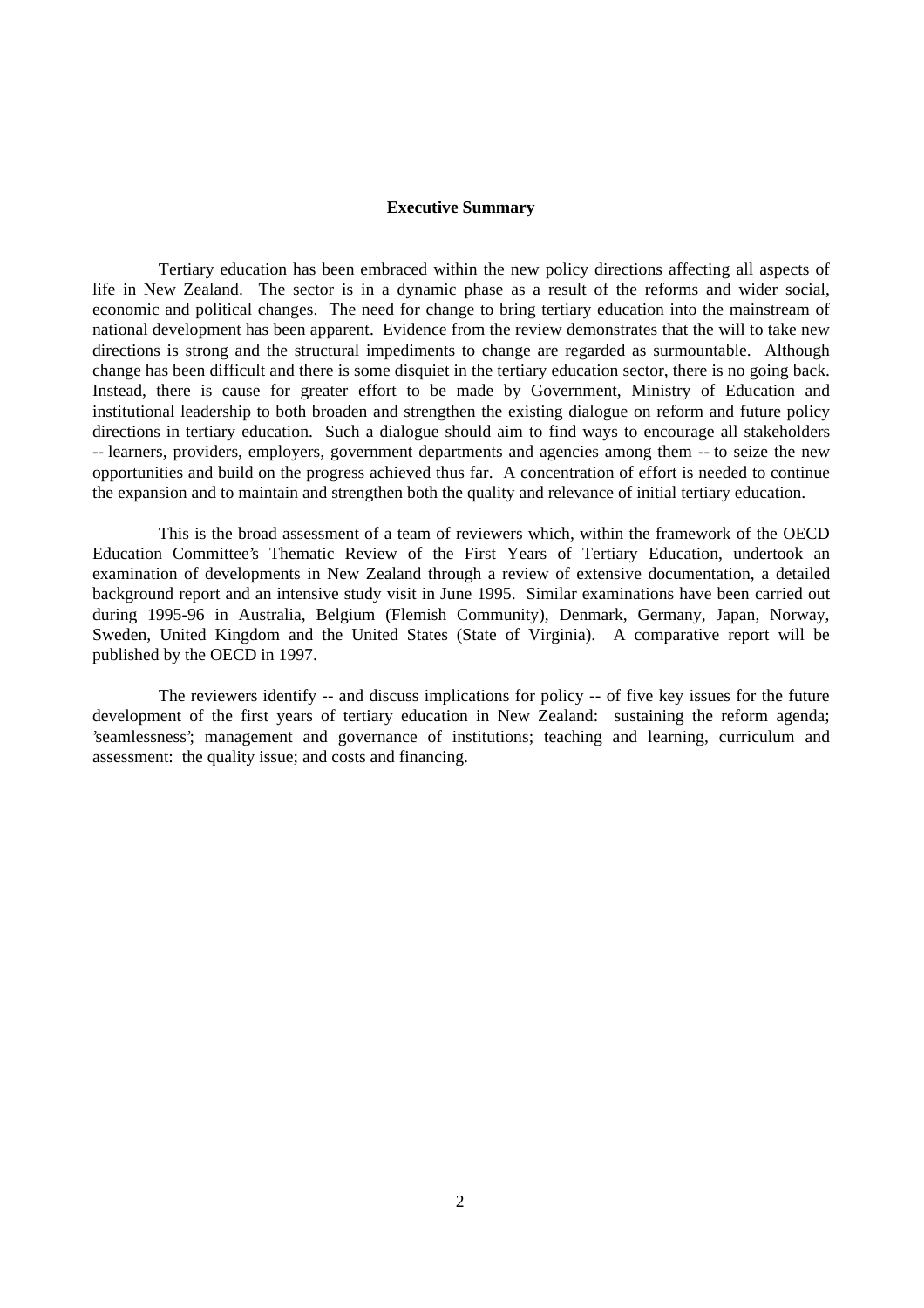#### **Introduction**

At the invitation of the Ministry of Education, in 1995 a team of OECD reviewers visited New Zealand to examine and report on developments in tertiary education. The focus of the review was "the first years", those leading to the degree of bachelor or its equivalent. New Zealand is one of ten OECD countries participating in an international comparative study of trends, developments and issues arising in the first years of tertiary education; the other countries are Australia, Belgium (Flanders), Denmark, Germany, Japan, Norway, Sweden, United Kingdom and the United States (State of Virginia). The findings of the reviewers in their visit to New Zealand, complemented by information provided by the authorities at the time of the visit and since have been drawn upon in the overall report of this comparative study, to be published by the OECD in 1997.

With the benefit of a very comprehensive and detailed background report, in the course of a relatively short visit the reviewers were able to address a wide range of issues and to discuss them with many different organisations and institutions. We are very grateful for the courteous reception we received everywhere, for the frankness with which positions were presented to us and, especially, for the assistance throughout of our "mentor", Dr. George Preddey, and Ms Kay Nicholls-Millar, both of the Ministry of Education.

Given the nature and pace of change in New Zealand, it has not proved easy to form conclusive impressions and to make clear-cut suggestions. New Zealand has, over several years, adopted dramatic reform policies which have created what are, in many respects, the makings of a new society and economy. The changes have been profound. Not surprisingly, both overall directions and specific instances have been the subject of intensive debate. We were privileged to be able to observe some aspects of the debate, insofar as it continues in relation to tertiary education, and we learnt a good deal about the impact of change on the institutional landscape, as much on students as on staff since student life has, by no means, escaped the impact of new policy especially in the financial sphere.

This report serves the dual purposes of focusing on trends and issues specific to New Zealand and drawing attention to developments which have a significance beyond the borders of the country. Prudence dictates that the conclusions that are drawn be provisional, when so much in the New Zealand educational environment is so recent and still evolving. The reviewers were fascinated alike by the energy and vigour of reforms and by the at times strongly drawn lines of opinion, especially in the tertiary education sector. In New Zealand, there is as much interest in the process of change as in the substance of policies and the outcomes that are being sought. Our report, therefore, raises a number of process issues particularly in the relationship between institutions/providers and government.

#### **Context: Reforming Again -- and Yet Again**

Within the OECD membership, it is difficult to identify a country, unless it be the United Kingdom, which has during the past decade embarked upon such a sustained and radical reform agenda as New Zealand. The starting point was what commentators have characterised as the economic crisis in the mid 1980's, whose severity provoked a far-reaching appraisal of long-established assumptions and practices. This has led in turn to fundamental redirections of policy, as described in the OECD Jobs Study follow-up of New Zealand (to be published): the Employment Contracts Act, for example, introduced in 1991 a new legal framework for a highly decentralised wage-bargaining system, and there has been a transformation in the tax and benefit system with major cuts and a tightening of eligibility for unemployment-related benefits, a shift to indirect taxation and a flattening of the schedule of income tax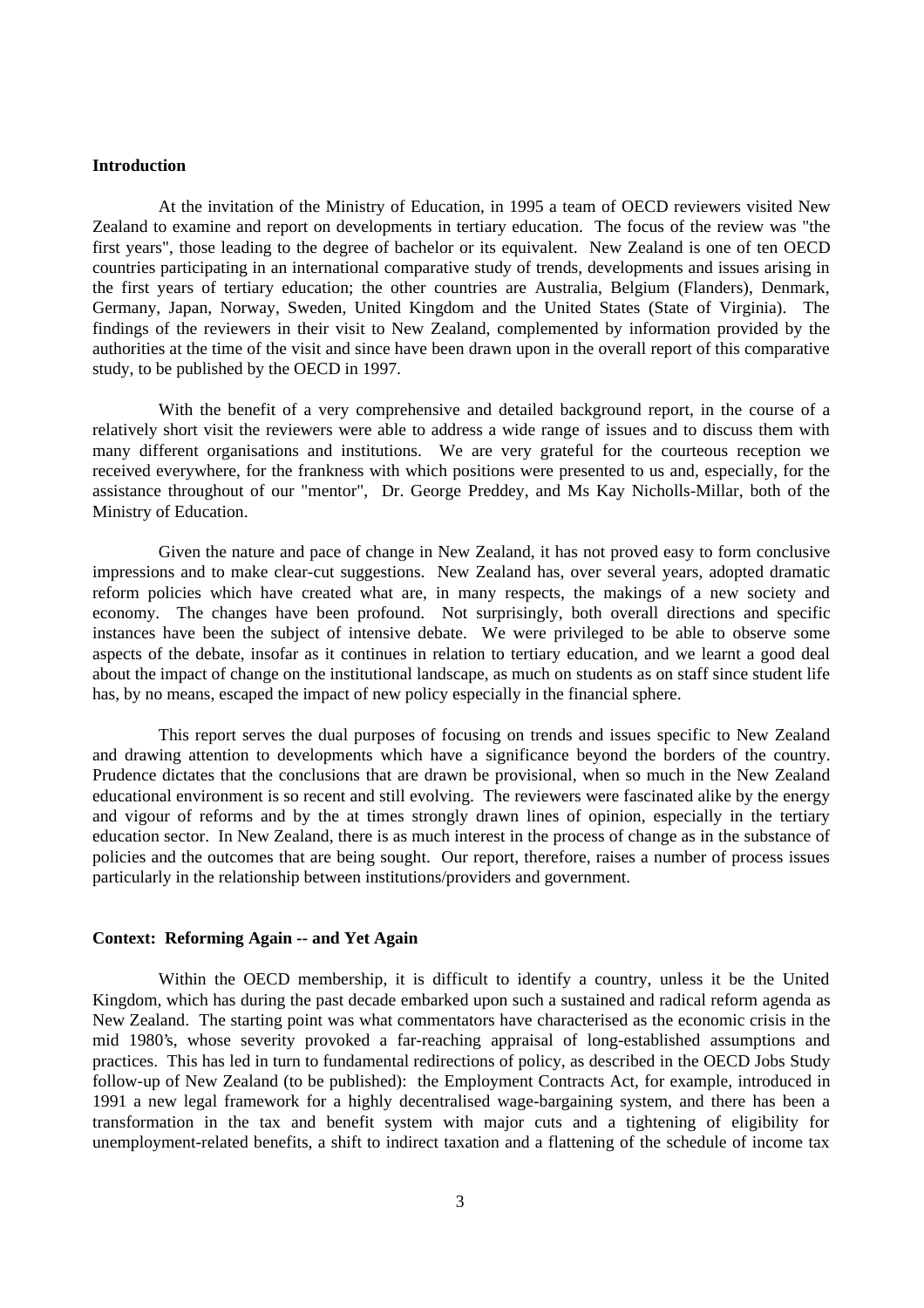rates. More generally, there has been a major emphasis on the need to open up all sectors of the economy to competition, particularly through a substantial reduction in tariff protection. New Zealand has left its shelter and joined the global economy.

Accompanying these changes in overall policy direction, successive governments have resolutely set about to transform public institutions and their mode of operation. The 1989 Public Finance Act is a key piece of legislation, reorienting the management of public finances and re-defining the roles and responsibilities of senior government managers from what might be termed an administrative to an enterprise culture: public functions targeted to politically-determined objectives; services delivered by departments of state to ministers on a contract basis; and full accountability for performance defined as both outcomes and impact and at all levels of decision taking, management and governance. What the New Zealand Treasury termed 'a quiet revolution' has taken place.

For the education sector, this has meant far-reaching structural and organisational changes in a sustained effort to devolve operational decision making to individual institutions and to increase overall efficiency. Devolution is within a strongly defined and firmly controlled national framework which sets goals, defines standards and presents accountability procedures. In particular, strict financial controls are exercised and, in common with a number of other OECD countries, tertiary education institutions in New Zealand have experienced considerable and growing financial pressure.

New policy directions and new conditions and methods of work have been introduced at every educational level, from pre-school education to post-graduate studies, and in research funding and procedures. Just as, in the early years of the twentieth century, New Zealand was at the forefront of democratisation and social welfare policies, as the century draws to a close it is pioneering new forms of public sector enterprise and public-private partnerships. The impact of these changes was in the late eighties and early nineties severe and disturbing to many established values and procedures. Thus, alongside the indications of a revitalised economy are new challenges, including the tertiary education sector where many structures have been dismantled and established procedures changed. The reforms in tertiary education appear to be of a similar order in breadth and depth to those undertaken in other education and training sectors or other public or private fields of endeavour; they are no less sweeping than changes underway elsewhere in the economy and society.

For education policy and practice, the reform process has emphasised a strategic, direction-setting and monitoring role for government and its new national agencies, greater public scrutiny of policy-making and implementation, closely targeted use of resources including new kinds of service delivery contracting, local decision-making coupled with accountability and a new framework of national goals and standards against which performance is regularly monitored and assessed. Several committees, reporting in the late 1980s, had a drastic impact on the then Department of Education, a large and amorphous body with a complex set of regional offices and associated boards, councils and committees. It was replaced by a scaled-down Ministry of Education, and responsibility for a myriad of decisions was devolved to the local and individual school levels. Several new central agencies in addition to the Ministry of Education were established, a mixture of services providers (e.g. Careers Service and Early Childhood Development Unit) and of bodies (three) with considerable power to influence overall policy: the Education Review Office, for establishing and undertaking quality assurance procedures for schools and schooling; the Education and Training Support Agency, for the funding of government labour market training programmes and industry training organisations (ITOs); and the New Zealand Qualifications Authority, with responsibility for setting up and monitoring a new assessment and qualifications system.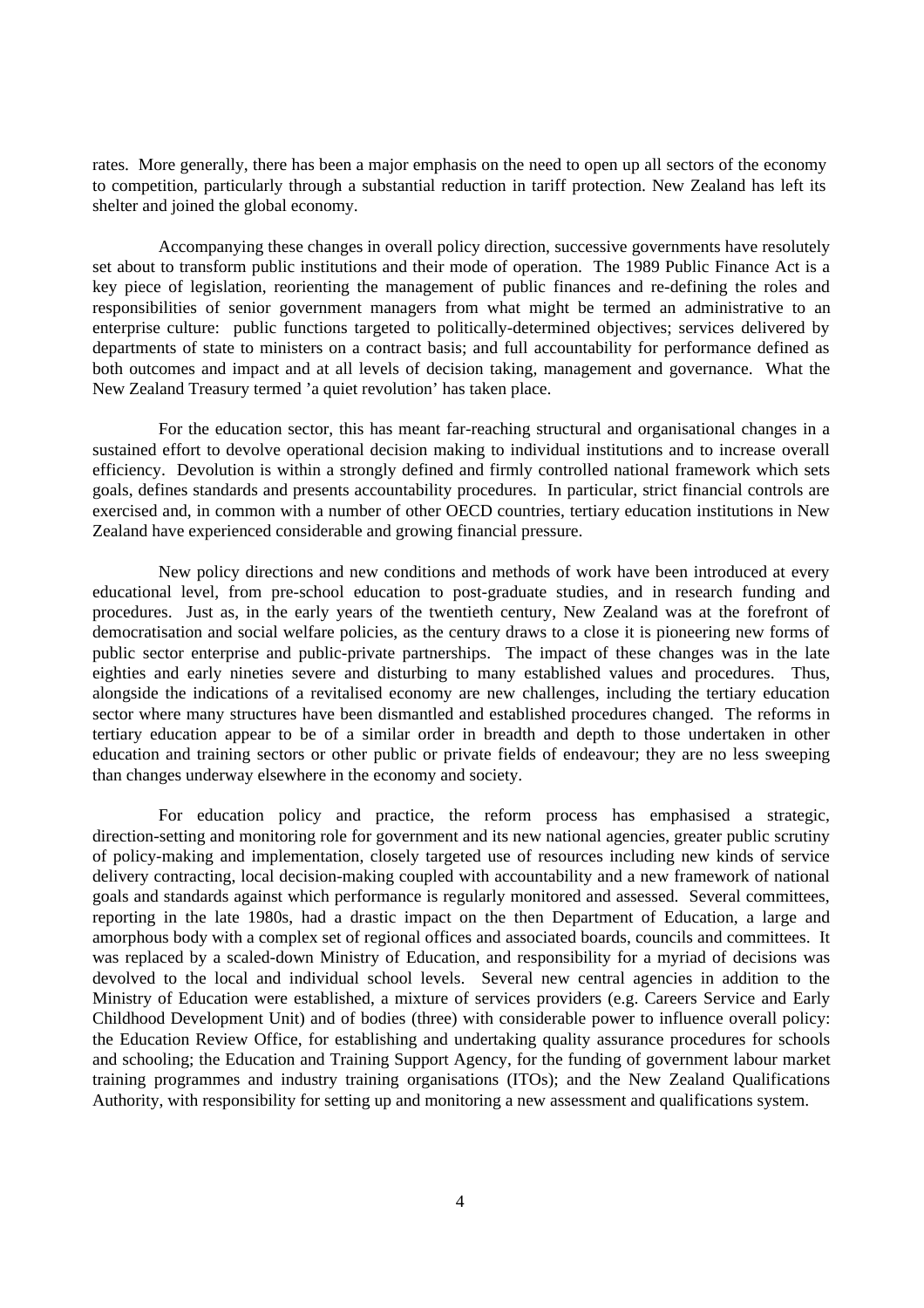One of the most critical set of interventions arose from a report in 1988 on educational administration: The Report of the Task Force to Review Education Administration (Picot Report). The Picot Committee vigorously attacked the centralised character of the school system, its complexity and lack of transparency and the apparent powerlessness of people to make informed choices. The dominance of centralised and binding rule-making, as a characteristic mode of government operation, was seen to be a fundamental weakness and subsequently the Education Act was revised to place greater emphasis on self-management, a national curriculum framework and national standards of student learning: "The self-managing school was at the heart of the system" (Three Years On... p.16). Individual boards of trustees replaced the tangled central, regional and district control that had grown up over a century.

In the tertiary sector, as for schools, there has been a plethora of reports seeking a change of direction or emphasis. This collection of reports was brought together by an officials' group which produced a base-line document: Report of the Working Group on Post Compulsory Education and Training (the Hawke Report, July 1988). The Hawke Report recommended a wide repertoire of changes in the organisation and delivery of tertiary education. A year later, in Learning for Life Two: Policy Decisions (August 1989), the government responded to the Hawke Report by enumerating a set of principles. These entailed:

- -- greater devolution of operational and management decisions to tertiary institutions,
- -- the monitoring of efficiency, together with accountability in resource utilisation,
- -- policy advice to the sector directly from the central Ministry of Education,
- -- bulk funding with the government remaining the principal provider but supplemented by increased private contributions,
- -- a co-ordinated national qualifications system,
- -- wider participation in tertiary education and the removal by institutions of barriers to access.

On the one hand, the government and Ministry of Education took a more decisive, strategic role in the sector; on the other, institutions were charged to deliver to targets, under conditions of greater operational freedom but with accountability for results, both to the government and to the 'market'.

The effects and implications of these and other changes are still being worked through. They have set very significant directions for all levels of education for many years to come and there are, within the system, aspirations and growth points which could result in further significant changes. Mention may be made of one, namely the (still uneven) tendency of institutions in the binary/trinary system of universities, polytechnics and colleges of education to establish partnerships and amalgamations and other collaborative arrangements. Further, although it has been possible since 1990 for polytechnics to offer degrees, some polytechnics are seeking to be established as universities (or considering such a move). A more recent development is the move by polytechnics as a group to form the New Zealand University of Technology (NZUT), through which individual departments in polytechnics would be able to offer degrees. It is not clear whether the NZUT will take hold, or whether some polytechnics will obtain university status. Behind the ideas, however, is a determination to achieve further change through re-positioning.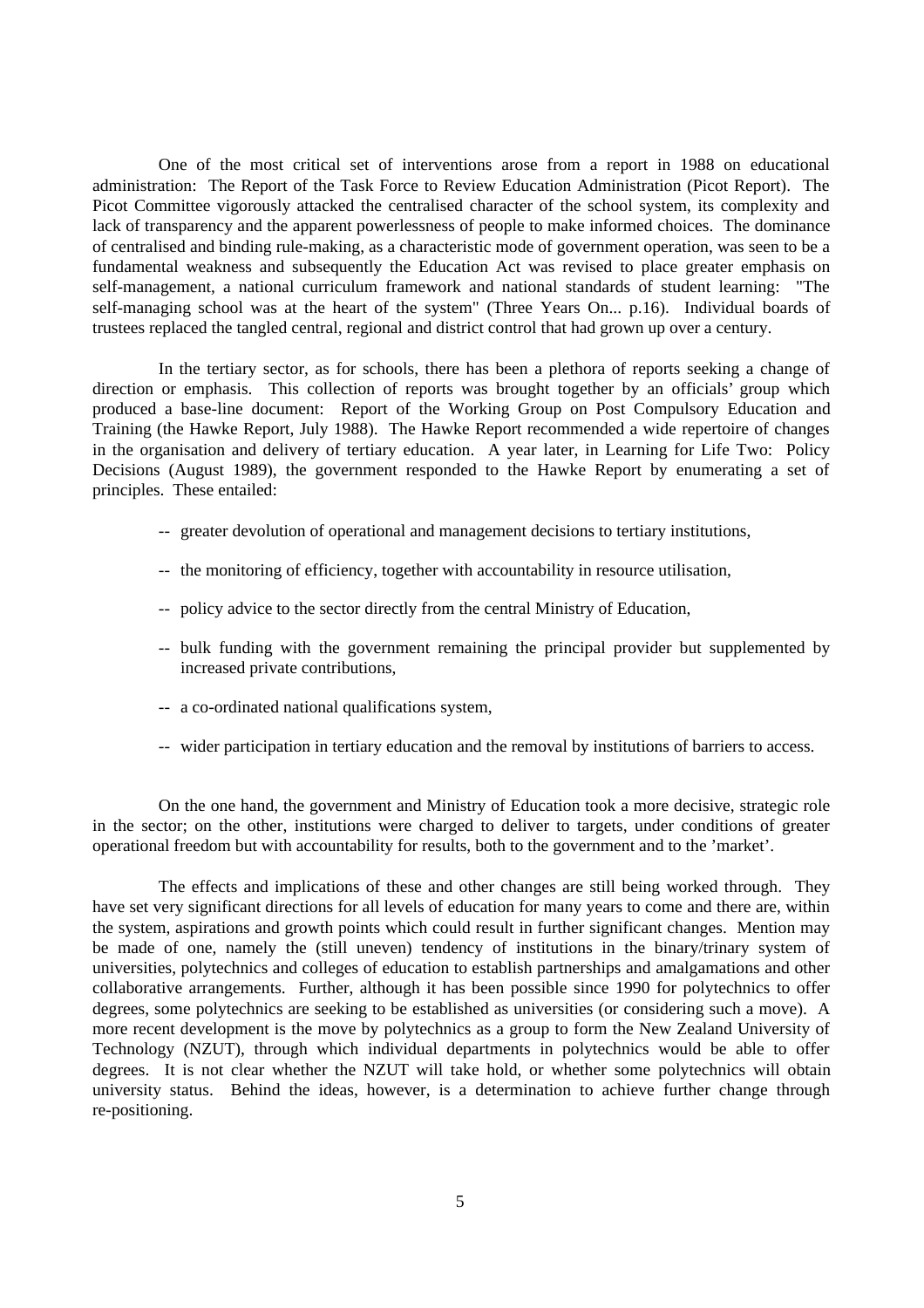In tertiary education, funding policies seek to balance the need to meet the demand for increased student places against the intent to control public expenditure. With regard to funding policies, three principles are significant: first, that regardless of setting or type of institution, the system of funding enrolments according to a calculation of equivalent full-time student (EFTS) would be adopted; second, that tertiary education institutions were granted greater autonomy over their management (particularly for polytechnics and colleges of education), coupled with accountability requirements; and, third, that students would be expected to make an increased contribution through a tuition fee. The EFTS system was progressively introduced and is now in place for all institutions. The tuition fee, which was to have been complemented by a private sector loan scheme, was further modified in 1992, whereby institutions were empowered to set their own tuition fees and a subsidised, income-contingent loan scheme was introduced. The subject of tertiary costs and financing is taken up in more detail below ('Costs and Financing').

Note should be taken of other forms of delivery of tertiary education, through private training establishments (PTEs) and within the Industry Training Strategy. The Industry Training Strategy aims to promote increases in the quality, relevance, and amount of structured training undertaken whilst in employment. Under the Industry Training Act, industry training organisations (ITOs) are responsible for setting national standards linked to the National Qualifications Framework (NQF) and for arranging training. Government funding, some previously allocated to polytechnics, has progressively been transferred to ITOs to enable them to administer training arrangements and to purchase training from providers. The strategy enables many existing arrangements to continue, while permitting new ones to develop. It also transfers to the ITOs the responsibility to purchase training for employees to meet national qualification standards. An Industry Training Fund subsidises ITOs, but requires both industry and the Government to contribute.

The 1990s reforms introduced common systems of governance, reporting, funding and accountability for all state tertiary institutions. The legislative prescription for council composition requires a council of 12-20 members, having due regard to gender, ethnic and socio-economic balance, and comprising four ministerial appointees, the chief executive, academic staff, general staff, students, representatives of employer and worker central organisations and the remainder chosen at institutional discretion. Reporting and accountability include requirements to prepare output-based objectives, information on performance, annual audited financial statements and, on a voluntary basis, projections of future outlays and commitments.

Further proposals for change include giving institutions full control over their resources and greater management flexibility, accompanied by clear accountability and monitoring mechanisms. Several individual tertiary education institutions are large, complex enterprises. All institutions operate in an environment of increasing uncertainty and pressures, in which smaller institutions are generally more vulnerable to shifts in student choices and to the competitive behaviour of larger institutions. Against these factors, the Crown -- as both purchaser of education, training and research and as the ultimate owner -- asserts an interest in ensuring the effective management and efficient operation of each institution and in minimising its own exposure to financial risk.

In order to provide government with that assurance, there are proposals to clarify: the relationship between the Crown and councils of the institutions; the role and functions of the councils; and the appropriateness of their size and composition in relation to meeting those functions. With respect to the latter, the government seeks to increase the proportion of ministerial appointees and to emphasise expertise rather than representation of wider institution and community interests in selecting members. Ownership monitoring would be changed specifically to embrace a forward-looking business planning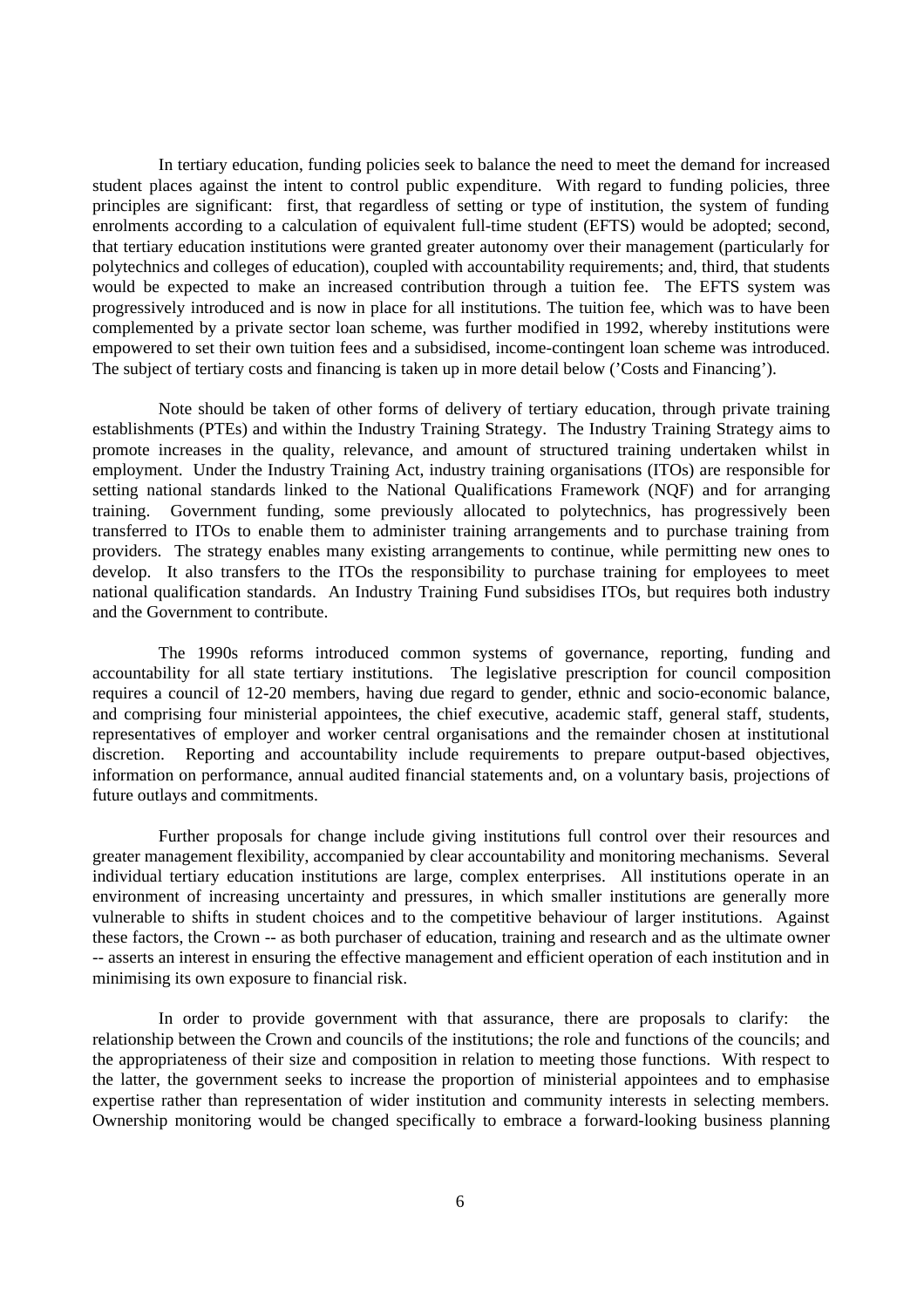process similar to that already operating in other parts of the public sector, e.g. for Crown Research Institutes.

These developments represent significant challenges to the ethos and culture of many institutions, universities especially, and are the subject of lively debate in New Zealand as in other countries where ownership, governance and accountability procedures have been under review.

Among other elements in the New Zealand reform agenda, particular mention may be made of the efforts to bring about a closer inter-relationship of education and labour market training policies. This has been effected, for example, through the transfer of responsibility for apprenticeship and long-term training of the unemployed from the Ministry of Labour to the Ministry of Education and the Education and Training Support Agency (ETSA). Specifically, ETSA purchases industry training, apprenticeship and second-chance education and training programmes -- including TOP and Skill Enhancement -- under contract to the Ministry of Education. However, overall responsibility for interventions to assist the long-term unemployed rests with the New Zealand Employment Service.

Many aspects of the funding and management of tertiary education have been the subject of relatively recent policy initiatives by government, with the advice of high status committees and task forces. Policies resulting from these sources have an effect; nevertheless, the volume growth of the sector is governed primarily by individual demand. While government caps the overall number of 'funded' (subsidised) places, institutions through selection policies and internal allocations of resources have scope to respond to demand (see 'Costs and Financing' below). Provision by each institution reflects student demand, judgements about social and economic needs and the capacity of the institution to provide resources for particular programmes.

These policy initiatives need to be set against longer term trends in the system to which the reform process is partly a response, partly contributory, but which have their own momentum nonetheless. Many are comparable to trends in some other countries not experiencing the fundamental changes in national structures and policy which characterise New Zealand.

The tertiary education reforms have generated a great deal of controversy, not all of it productive according to local testimony, and imposed pressures and strains which at times have caused considerable difficulty. The reviewers were made aware of turbulence which had occurred in the system at the time when the pace of change was at its peak. In the light of continuing debate and the pace of change, it is not surprising that when the review team visited a number of issues remained to be settled. We understand that considerable progress has been made since then. Steps have been taken on both sides to reduce a gap between the culture of the institutions providing tertiary education and that of reform-minded governments whose agenda has moved towards a critique of institutional governance, greater emphasis on monitoring, the possible introduction of capital charges on tertiary education institutions' equity and the inclusion of university diplomas and degrees in a national qualifications framework. The latter concept, whereby qualifications may be obtained and used for credit purposes regardless of the provider and of internal institutional procedures for awarding qualifications, is the subject of a more recent report to which we return below ('Teaching and Learning, Curriculum and Assessment: The Quality Issue'). Government and its agencies, including NZQA, will be strengthening the information base by monitoring all tertiary education students who receive government support and by maintaining a universal Record of Learning.

Although only a brief overview of some, and by no means all, of the changes of the past decade, the foregoing gives the flavour of the transformation of the New Zealand education system from a protected and highly regulated domestic market to a more open, strategically directed, de-regulated and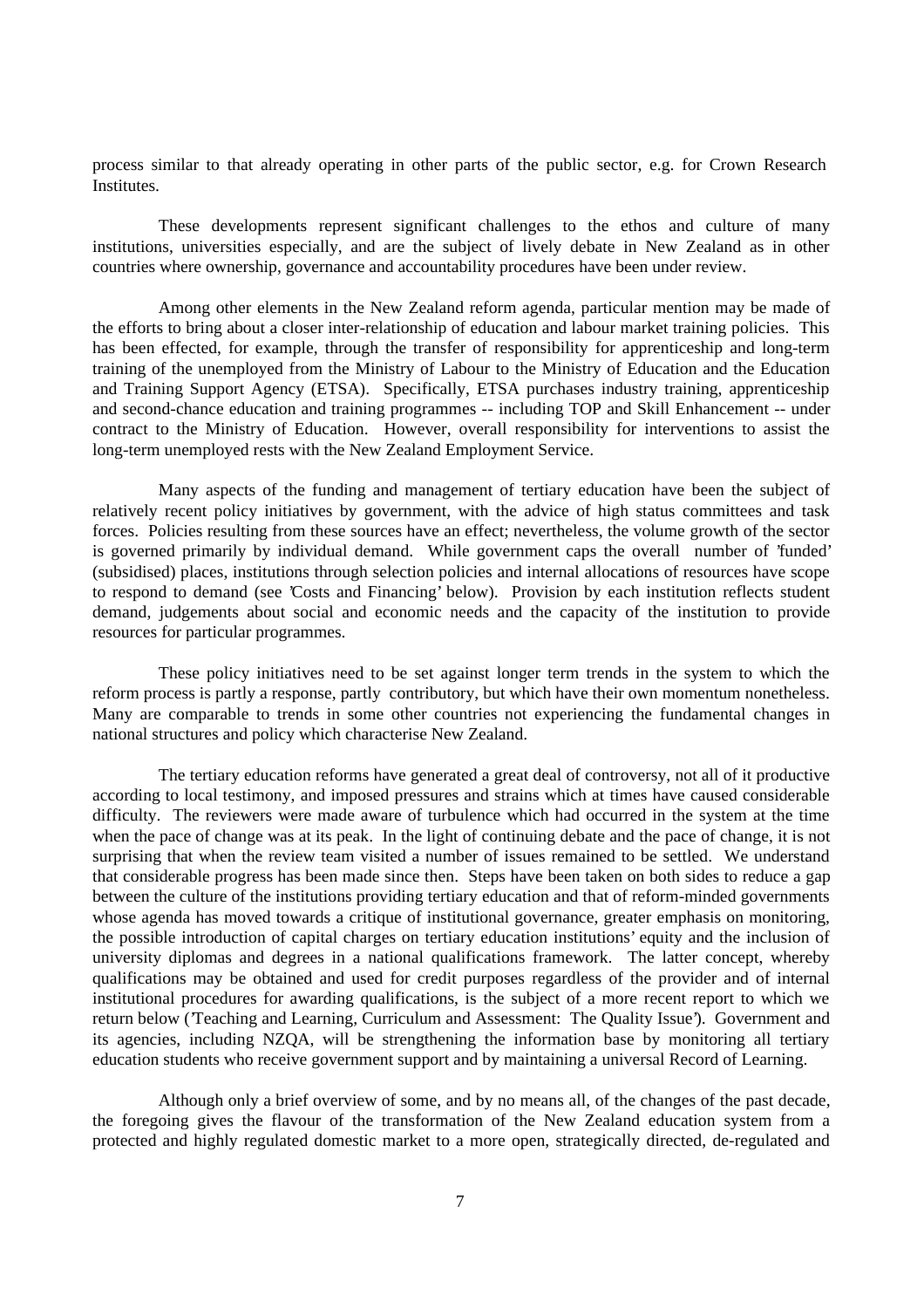internationally-attuned sector. Essentially, this represents the transformation of a centrally-administered and rule-bound educational system into a devolved, largely self-managing one which is challenged by government and market-place alike to deliver the desired new products and services. These changes should not be thought to have diminished so much as changed the form and focus of government and public sector roles and responsibilities in education. There is an even stronger influence at the national level, manifested in the criteria introduced in financing mechanisms and the arrangements established for accountability. New Zealand has followed, indeed pioneered, the path of strategic frameworks, targeted funding, monitoring and performance appraisal with positive incentives and penalties. The need for change has been apparent, the will to take new directions is strong and the structural impediments to change are regarded as surmountable. Even though there have been, and remain, clear disagreements between government and the sector groups on specific issues, the general lines of development for the next few years and perhaps beyond are firmly in place.

### **Growth in Demand: Features of Access and Admission**

The evolution of enrolments in tertiary education has been characterised by expansion and diversification in the past twenty-five years. The growth is partly a natural consequence of the ageing of relatively larger birth cohorts through the early 1980s and partly a reflection of greater individual aspirations and well-publicised social demand from the mid-1980s on. It reflects the consequences or pipeline effects of supporting policies aimed at increased rates of retention through senior secondary 7th form (the latter rising from 11.2 per cent in 1970 to 35.3 per cent in 1990 to 51.5 per cent in 1993, with a slight fall to 48.3 per cent in 1994). The expansion of tertiary education has become a significant policy objective. By 1993, 45 per cent of school leavers continued into some form of tertiary education. Nevertheless, several other countries participating in this thematic review have already exceeded these figures.

The growth itself -- a doubling from 1985 to 1993, with the rate of increase accelerating to an annual average of 10.2 per cent during 1990-93) -- reveals responsiveness on the part of institutions and the system as a whole. That responsiveness extended beyond accommodating increased rates of enrolment from the 'traditional' pool of tertiary education entrants, i.e. those aged 18-24. In fact, the number of those aged 25+ in tertiary education continues to increase in absolute and relative terms (accounting for 24 per cent of overall enrolment in 1994), a trend which is observable in many of the countries participating in this comparative review.

There has been significant growth in participation in programmes outside of tertiary education institutions. As of mid-1996, almost 24 000 were undertaking industry training of various levels and kinds, reflecting a more than 50 per cent increase in volume over a three-year period. The growth restores training volume that had been lost in the process of economic restructuring, more specifically the reduction in employment in secondary industries which until the 1980s were major investors in industry training.

In spite of the quantitative growth and an interest by the government to steer that growth into vocational as well as technical and science fields (through the allocation of additional subsidies for enrolments in these fields), a key question is whether the number and distribution of places by field align closely with student interests and aspirations as well as the needs of the economy and society. This is an important issue in a system which to a considerable extent incorporates 'market forces' into its steering - whether directly from fee-paying learners, through incentives introduced in funding mechanisms for providers, learners and third-parties, or through signals from the labour market. Do the 'market forces'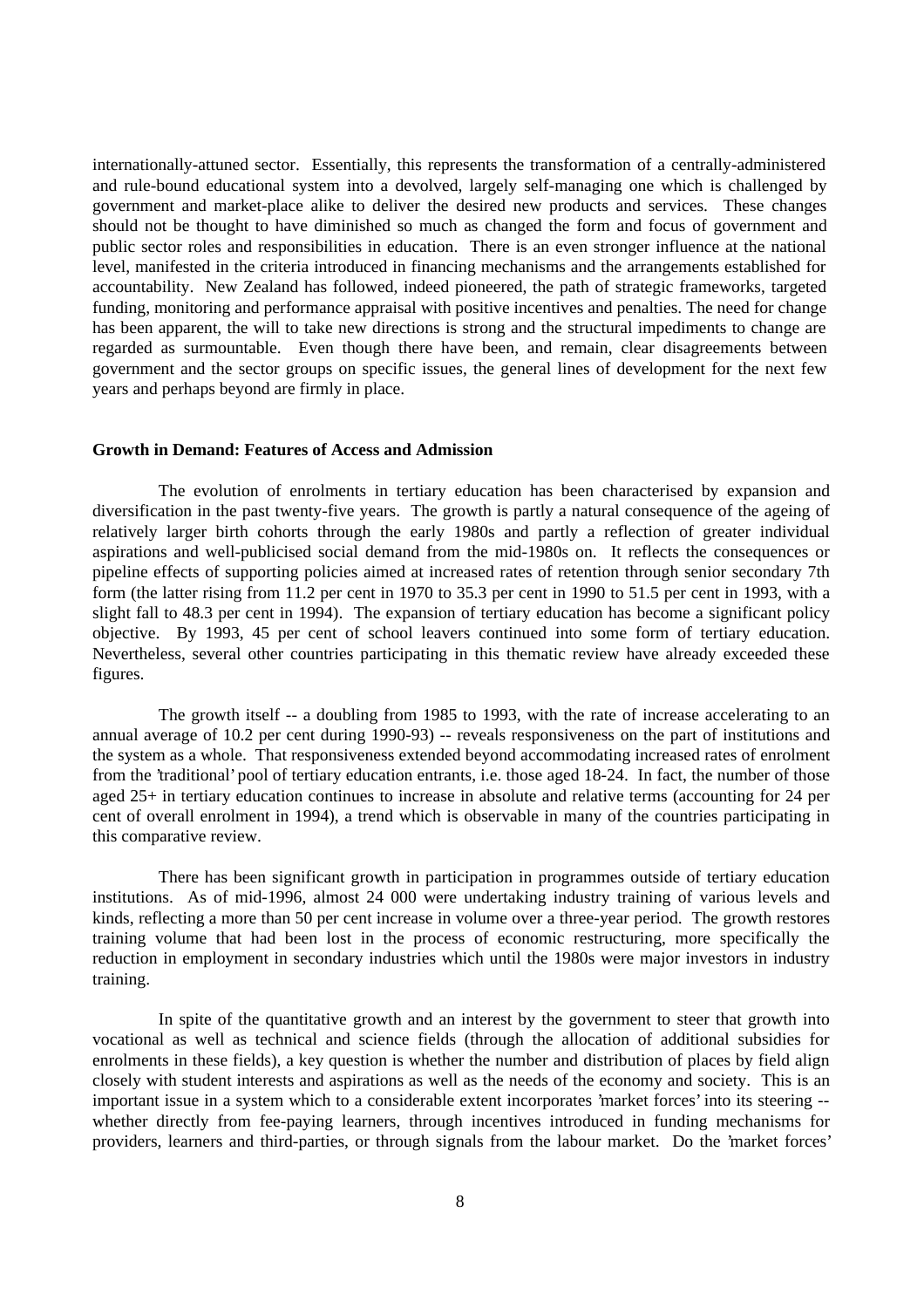function effectively? If not, what steps can government take to put in place the conditions for (or remove the obstacles to) their effective operation? Such evidence as was made available to us is weak or non-generalisable on these points and requires considerable caution in its use. We were not aware of analyses which have looked into the extent to which preferences of current or potential learners and the needs of the economy and society are not (or are) being met. A key concern in this respect is the adequacy of information for decision-taking for all stakeholders (a point to which we return below).

Increased demand for and participation in tertiary education, of course, are not only matters of quantity. We have already referred to the changing age profile; women are also much better represented than hitherto. Increases in participation rates have been most noticeable among Maori students who have typically been under-represented in all forms of education beyond the compulsory years of schooling. There is speculation that the dramatic improvement in the unemployment rate in New Zealand might reduce the holding power of schooling beyond the compulsory years and in tertiary education, but other developments (not least, the demands from a restructured economy and the increased aspirations of young as well as mature age people) are likely to continue the long-term trend of growth (Table 1). There are interesting parallels with Sweden and Belgium (Flemish Community) in the peaking of student interest in commercial and business studies and in other countries as well in the difficulty government is finding in persuading students to enter the national priority fields of science and technologies as noted above. Such peaks are not uncommon and by themselves cannot be taken as evidence of a long term trend. Of the various types of tertiary education available, the university continues to attract the interest of a substantial proportion of students, as is the case in many other systems, although the polytechnic sector is also large (Table 2).

While school leavers qualify for admission to tertiary education institutions through a national entrance examination taken at the end of studies, New Zealand is unusual if not unique among member countries in its legislative guarantee to mature age students of provisional entry to university for a first degree, regardless of the level of qualification already held. Universities can refuse entry to specified course on the grounds of insufficient resources, and some disciplines (medicine, dentistry, veterinary science) have restricted entry as a norm, as is common in many other countries. Nevertheless, there is a sense of open access to tertiary education institutions which serves as a safety valve for pressures at the point of entry direct from secondary school. For the polytechnics and colleges of education, there are no nationally prescribed minimum entry requirements; institutions set their own. Transfers from polytechnics and colleges of education to university are possible and special arrangements exist in a number of institutions in the three sectors.

Notwithstanding progressive reductions in the level of public funding per student, and concerns on the part of the students and student representatives whom we met relating to the financial difficulties being encountered, demand continues to rise. This is not only because of lack of alternatives for young people in the labour market: youth unemployment, although not among the highest in the OECD area (see Table 3), stood at 15 per cent in 1994. It has apparently dropped during the period to March 1996, to 13.5 per cent. But, other factors also contribute to a constant progression into tertiary education: as in many other countries, young people are increasingly recognising the value of tertiary level qualifications, not least in terms of relatively greater employment and salary prospects over their adult lives; there are many, diverse avenues of study; access policies have always been very liberal for adult learners; and levels of participation in a full secondary level education are rapidly increasing. Thus it is to be expected that there will be a steadily increasing proportion of each generation seeking and gaining entry to tertiary education. A general conclusion of the ten-country study is that, increasingly, some form of tertiary education - whether full- or part-time, immediately post-school or later, institution- or enterprise-based is becoming a normal expectation in OECD countries.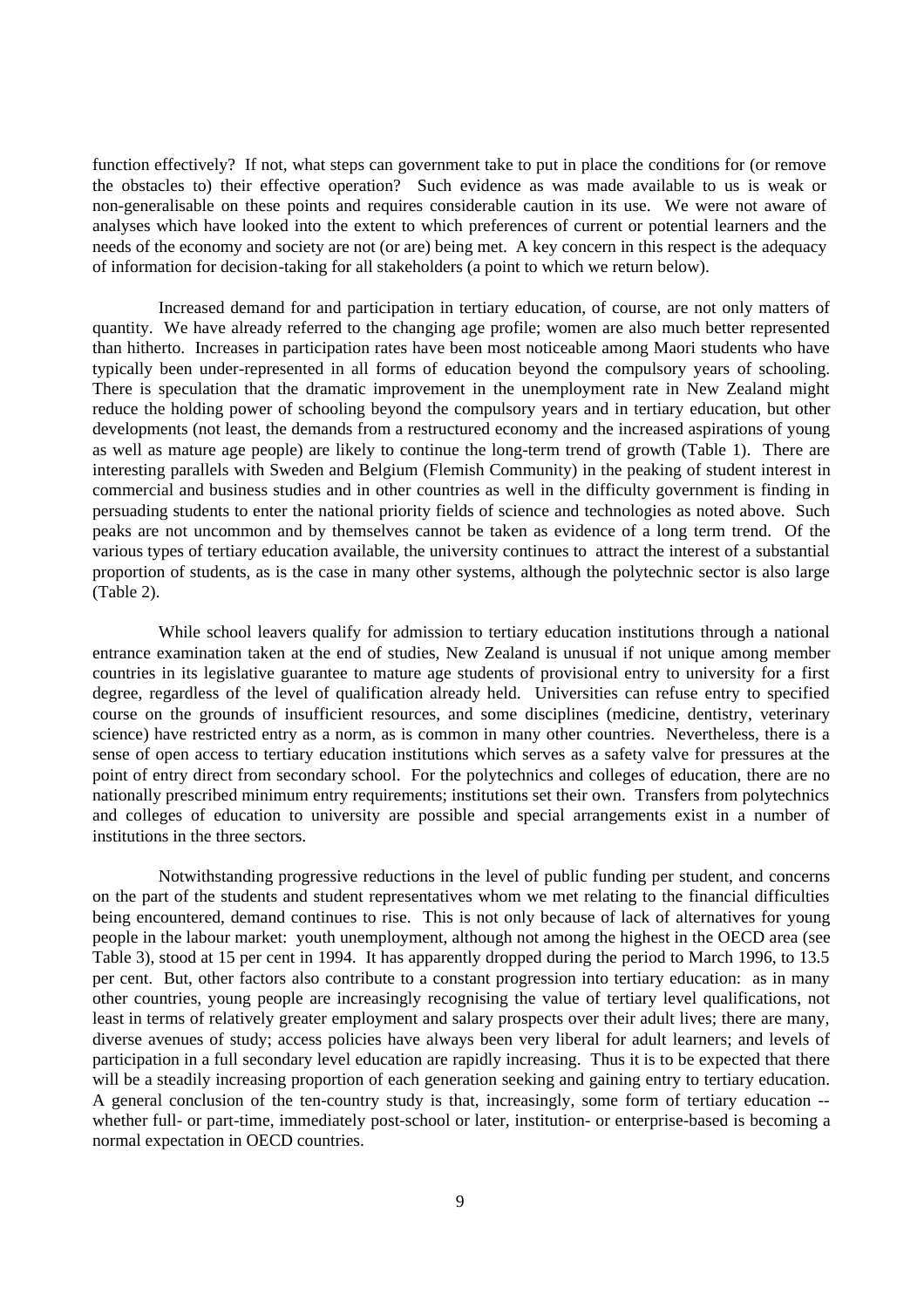Although growth is primarily demand-led, the government significantly influences the speed and extent of growth through its EFTS funding system as described above. To the year 2000, the government has agreed to increase the number of funded places by two per cent per year (1 per cent new intake growth plus 1 per cent 'pipeline' effect of growth in intake), even if at reduced levels of funding relative to calculated costs per student. Institutions can, and do, enrol more than provided for through EFTS-funding; students, their families or third parties (employers, agencies or other Ministries, for example) thus far have been willing and able to pay the fees. We do not know whether young people or adults who otherwise might have enrolled are now discouraged from enrolment due to fees (see 'Costs and Financing', below).

However, for many disadvantaged New Zealanders, the first years of tertiary education begin with, or are provided fully through, the Training Opportunities Programme (TOP). TOP is intended to assist people with low skills to obtain employment and recognised qualifications (or earn credit toward qualifications). The programme is highly targeted, with a primary focus on early school leavers and the long-term unemployed with low or no qualifications. TOP has a budget of \$186 million per year, exclusive of income support, and provides about 16 000 to 17 000 training places at any particular time. TOP trainees do not pay fees. The programme and its providers are evaluated against outcomes (entry to employment or to further education). TOP includes life skills, vocation and work-based options, and is funded through a regionally-based competitive purchasing system administered by ETSA. PTEs provide 90 per cent of TOP provision.

#### **Relations with the Labour Market**

Evidence from labour market surveys indicates a changing and complex pattern of initial employment of tertiary education graduates. The immediate decline in employment arising from the implementation of the economic reforms has now been reversed, with the improvement being observed, for example, in decreases in the proportion of recent university graduates (all degrees) seeking initial placements within one year of graduation (down from 15.9 per cent for 1992 graduates to 12.6 per cent for 1994 graduates, according to data supplied by the New Zealand Vice-Chancellors' Committee, NZVCC). The time series may not, however, pick up possibly significant changes in the functioning of the labour market for newly-qualified graduates, in terms of time to first placement, employment destinations, experiences of those with first years, advanced or multiple qualifications and the situation of graduates from polytechnics or colleges of education as well as those who followed tertiary education through other means of provision. The chances of tertiary education graduates for employment are lower than those faced by their predecessors, but are still relatively good: unemployment rates for those with degrees were 1.25 per cent in 1986 and 3.19 per cent in 1994; unemployment rates for those with other tertiary qualifications were 1.86 per cent in 1986 and 6.90 per cent in 1994.

The figures may help to explain the choices which students in tertiary education appear to be making. First, the relatively more favourable position of traditional degree holders vs. those with other tertiary qualifications may account, in part, for continuing student preferences for established degrees. We were told that students simply 'do not trust' new degrees because they appear to believe that the labour market is not rewarding such qualifications; others told us of a view that although the 'new degrees look practical, they will be obsolete'. These perceptions, which in any case must count as anecdotal evidence, may be related as much to new providers of degrees as to new degrees per se. Second, the somewhat greater risk of unemployment for the highly qualified in 1994, when compared to 1986, may reinforce these preferences because an academic degree is believed to provide the basis on which to acquire more specific technical and vocational skills -- initially and throughout a working life likely to be characterised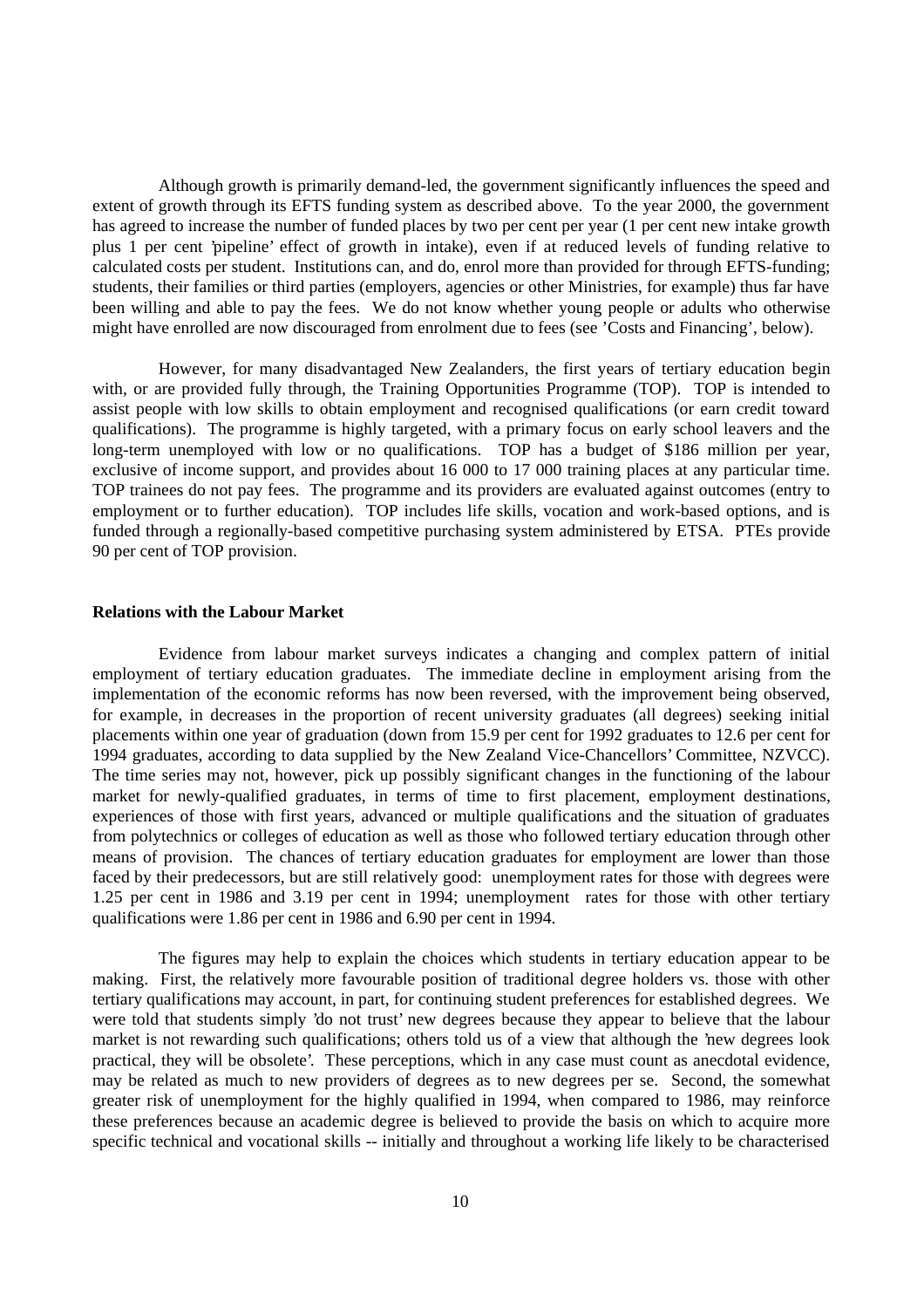by more varied career paths in the more dynamic service sector. This consideration refers to the nature and contents of first years study programmes, regardless of sector.

Such a pattern of student choice has already emerged: significant proportions of 'first years' graduates continue on for additional degrees in the field of specialisation (the most academically talented), while others undertake complementary studies of a technical/vocational nature in order to improve their immediate prospects on the labour market. This trend is also observable in other countries participating in this thematic review. One implication of the pattern is that the labour market experiences of 'first years' graduates provide an imperfect view of the link between study programmes and employment. As just suggested, those entering employment immediately upon securing first degrees disproportionately come from professional as distinct from more general or academic fields. As for the 'new degrees', if there is a continuing problem of their acceptability, greater efforts may be required to develop and promote them on the labour market.

On the part of institutional providers, there are examples of more or less spontaneous adaptations to changing environmental conditions. Academic departments at universities as well as colleges of education have adapted curricula to provide students with broader 'generic skills', and they report a wider range of occupational destinations in management and administration. Polytechnics cater to needs of local employers, and in engineering (among other fields) they have developed contents, methods and contexts of teaching and learning to correspond with learning outcomes and skill standards set down by Industrial Training Organizations (ITO's) operating within the government's Skills New Zealand strategy.

Employer responses to these trends and developments are difficult to gauge and are variable. Although in principle supporting many of them, employers differ on the details according to their firm's own circumstances. A view we heard is that university graduates have sufficient 'academic' knowledge, but they may not have 'people' or generic skills, a criticism which has been echoed in most other countries participating in this review. Some firms may prefer to undertake their own employee development, but this does not relieve tertiary education providers from the need to be attentive to changes in the nature of work and careers; nor would or does it preclude contracting with a local tertiary education institution to provide workforce training.

In the context of a policy framework seeking to encourage 'client'-driven, responsive provision, a key issue to be addressed is the extent to which students (and their families), tertiary education providers and employers have access to sufficient and appropriate information on employment prospects -- both short and long term -- and the competencies, abilities and dispositions which graduates offer on the job market. The guidance and liaison function may not be sufficiently up-to-date. More generally, it may actively discourage students from pursuing certain tertiary education options (when teachers, counsellors or representatives of different sectors lack knowledge of the range of options or promote established links). Not all tertiary education institutions (or individual programmes or departments) actively seek to develop information on the experiences of graduates. The information which is now shared (NZVCC report on destinations of graduates) is less useful in the present economic and labour market setting. Reforms in the purchase and delivery of careers information and guidance, undertaken in the past year, will help to address this gap.

Overall, although there are many examples of active and effective relations between institutions and the labour market, the dynamism or fluidity of the latter call for better strategies and structures. Not least, the concept of "enterprise culture" implies change in the form, content and setting of tertiary education. These are needed in order to orient students towards a world in which they will increasingly make their own careers and create their own jobs. This does not imply a purely instrumental function for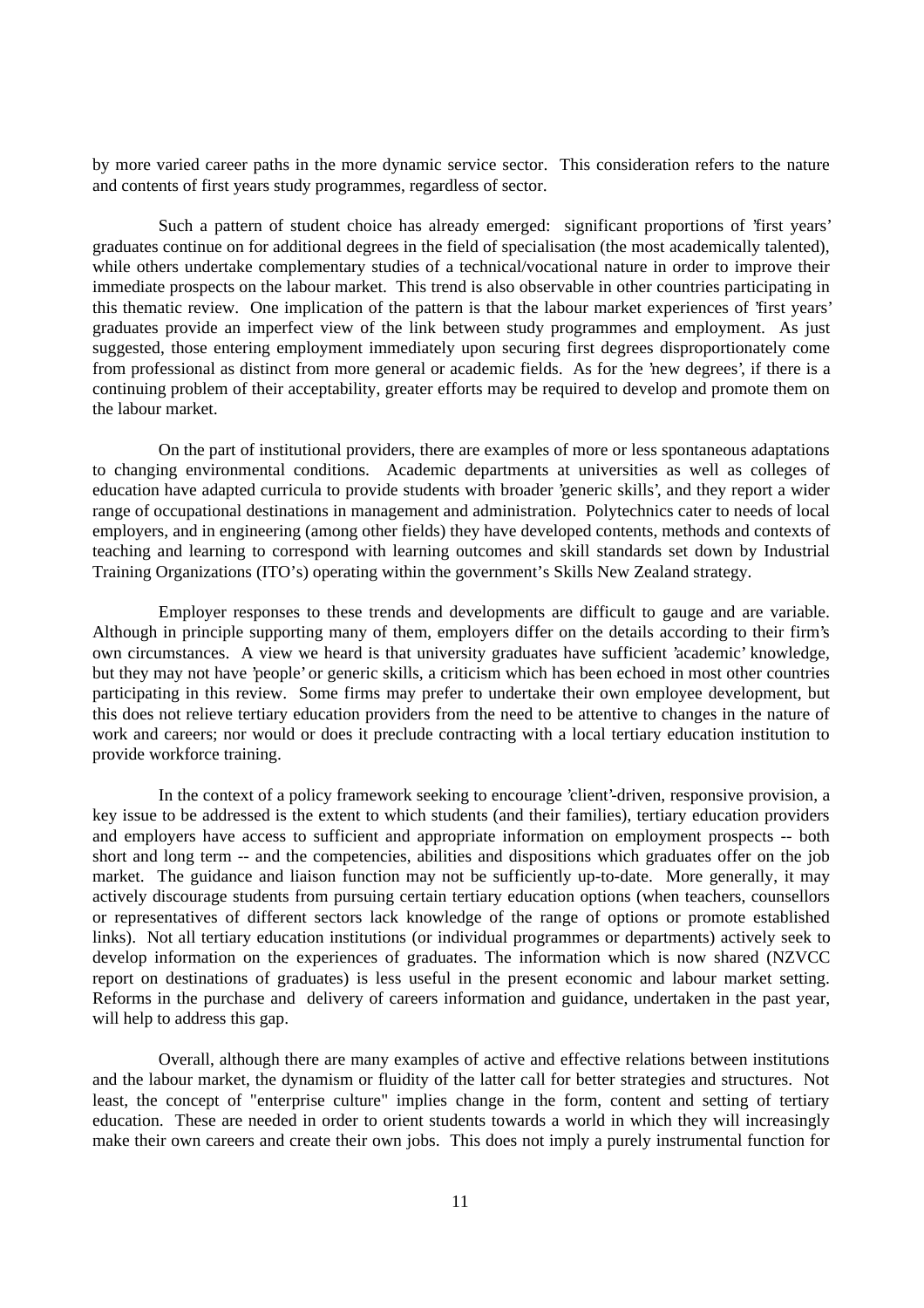tertiary education curricula which are designed to meet a variety of needs and expectations, but it does underline the challenge to tertiary institutions and employers alike to forge partnerships and improve the dialogue.

## **The Tertiary Education System: Institutions and their Responses to Change**

There is a considerable measure of specialisation in the tertiary system, not only through the sectors which comprise it (universities, polytechnics, colleges of education, Wananga -- specialist Maori institutions -- and private training establishments -- PTEs) but also within each of the sectors. The universities, for example, while offering a broad range of programmes, specialise in certain fields.

A common governance structure applies to all tertiary institutions, with some differences in detail. The universities are controlled by their own councils, academic boards and committees and set their own programmes. As in Australia and the United Kingdom, and by contrast with continental European practice, the chief executive officer and administrative head, the vice-chancellor, holds an appointed (not an elected) post and is supported by a senior executive and administrative team in whose appointment he or she often plays a key role. Similar features are observable in the polytechnics and, to a lesser degree, the colleges of education. External membership of polytechnic councils, e.g. from industry and commerce, local government, universities, women's and ethnic groups and the wider community is now preferred to internal academic dominance, reflecting the close ties the sector has with its clients, especially employers and local and regional communities. As noted previously, government proposals aimed at obtaining assurances that institutions are well managed are the subject of criticism and debate. In no institution, as yet, has a wholly or largely collegial style of governance been replaced by a wholly managerial one; indeed, the trend is towards a fusion of them.

There are several thousand private training establishments (PTEs) in New Zealand, of which more than eight hundred are registered with NZQA. Private training establishments offer a wide range of courses of various kinds and levels, in niche markets, but tend to specialise in particular subject areas. They actively participate in, and are funded for, about 90 percent of the delivery of the Training Opportunities Programme (already described). The Education and Training Support Agency (ETSA) allocates funding for this programme through competitive tendering by a wide range of providers, mostly private training establishments. The funding allocated to the Training Opportunities Programmes is currently about 17 per cent of the funding pool available for tertiary education institutions, and provides for about 24 000 EFTS. Private training establishments also may apply for government funding from a contestable pool under arrangements similar to those for tertiary education institutions. However, the funding in this pool is currently less than one per cent of the funding pool available to tertiary education institutions. Private training establishments receive funding for about 2 000 EFTS through this means, offering both some competition for the state tertiary education institutions and, in provincial towns, improved access to tertiary education and training.

Although the private training establishments (PTEs) play an increasing role in facilitating access to tertiary studies, private providers do not on the whole operate on the same scale and are not perceived as having the same status and recognition with regard to degree-granting programmes as the public sector tertiary education institutions. However, the national Qualifications Framework is strengthening the role for private providers across a range of education and training provision, and one private institution which the review team visited is offering recognised degrees. Despite the interest of this venture, especially the close links of its staff with industry, it was not obvious that it foreshadowed a trend. The public institutions are still the norm for first-years tertiary education qualifications and, notwithstanding the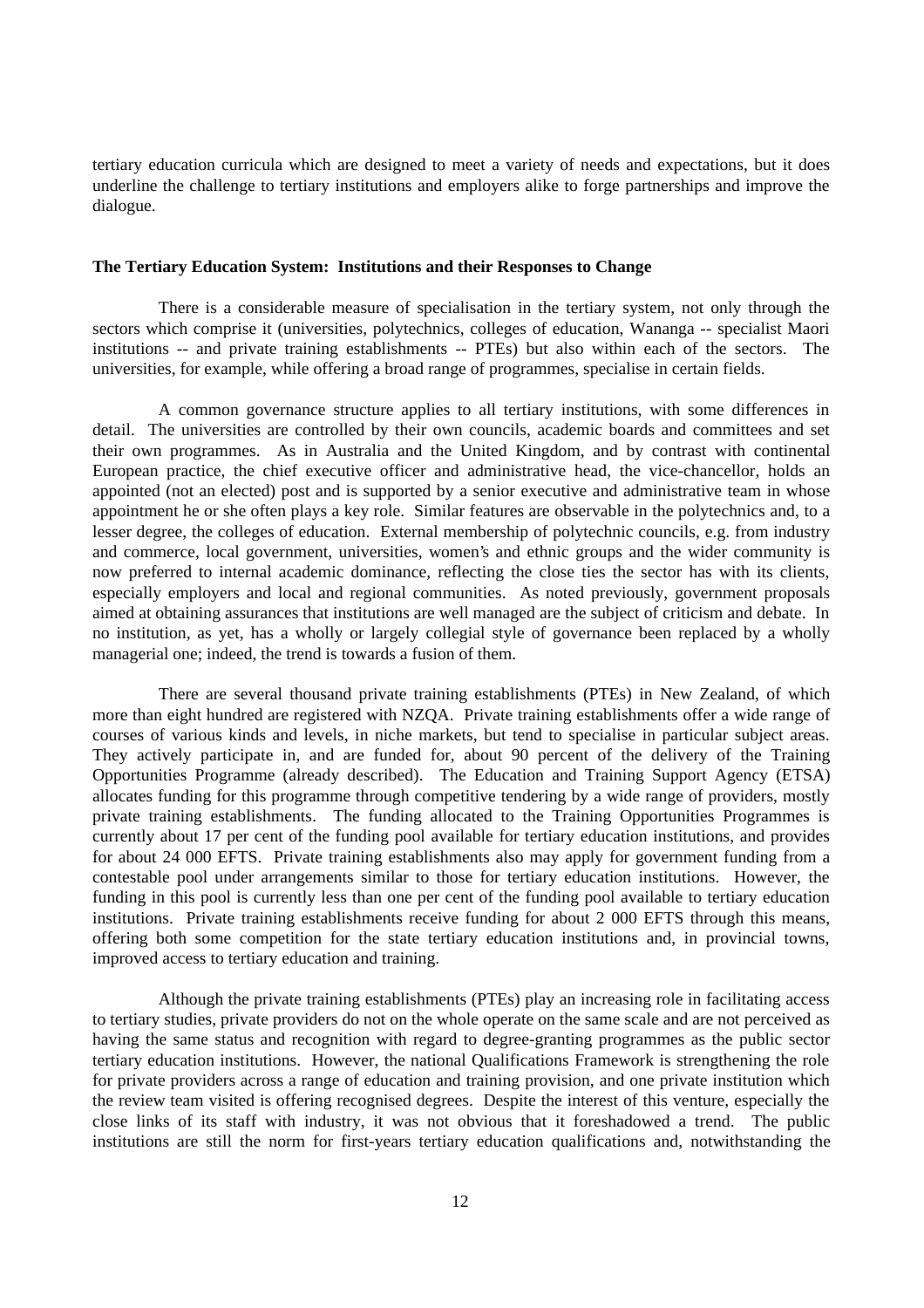pressures and difficulties they are experiencing, seem set to continue in that capacity. This reflects both present funding and regulatory arrangements and the preference for the established degree structure in the universities, polytechnics and colleges of education.

In the delivery of tertiary education, although the campus-based institution providing full time courses in a range of subjects still sets the pace, part-time study is a significant element and there is a well-established tradition of distance education. One university, Massey, has for many years delivered large parts of many of its programmes through distance means and one polytechnic is a single-purpose open learning institution. Recent reduction of funding discrimination against distance education is encouraging other institutions to offer parts of their programmes through distance means. There is scope for greater development of these "alternatives", including more flexible mixes of on- and off-campus, partand full-time study.

As for qualifications offered, the major innovation already noted is the establishment by the government in 1990 of the National Qualifications Framework (NQF) and its administrative body, the New Zealand Qualifications Authority (NZQA). The 8-level national NQF is intended to be comprehensive, spanning general and vocational qualifications across the post-compulsory sector, including the senior secondary school. It is based on 'outcomes' or 'standards'-- statements about what learners know and can do. Expressed as outcomes, registered qualifications can potentially be offered in a range of learning environments -- tertiary institutions, secondary schools, private providers or in the workplace.

To date, all the qualifications registered on the Qualifications Framework have been based on 'unit standards', i.e. outcomes specified in a particular format with associated performance criteria which are intended to assist valid assessment. Over 7 000 unit standards had been registered to September 1996, and the number is growing. Qualifications thus comprise collections of such outcome statements; they do not prescribe a curriculum although they do have curriculum implications which require careful consideration. Interpreted in this way, qualifications can be acquired in any learning setting. To date, 180 such qualifications have been registered, most of which are industry related rather than generic. Attention is being given to proposals for a generic senior secondary school qualification in general education.

The NQF has as a goal the interrelationship of qualifications in traditionally separate areas of education and training. It is structured in such a way that outcomes, levels and credit serve as the points of commonality. This challenges established institutional prerogatives and procedures for assessment and certification. While some sectors, notably industry, have generally supported the development of the NQF, others such as universities have to date been reluctant to participate for reasons which are discussed below ('Teaching and Learning, Curriculum and Assessment: The Quality Issue').

Under the challenge, or threat, of many of the foregoing changes, the institutions have responded in various ways and in differing degrees to the new policy agenda. In responding to progressive funding reduction per EFTS, the council of each tertiary education institution has scope within legislation to determine how the institution will meet the shortfall between costs and the government EFTS subsidy, through a mix of fee income, foreign student income, investment, contract work and productivity improvement (increasing student/staff ratios and other efficiency measures). In exercising its powers to set tuition fees, the council must ensure that the institution does not discriminate unfairly and that a standard of integrity, conduct and concern for the well-being of students attending the institution is set. Increased student awareness and engagement on the issue of tuition fees is putting some pressure on councils to limit increases. An example, subsequent to the visit of the review team, is the challenge by a students' association in the courts to the fees policy of a prominent institution.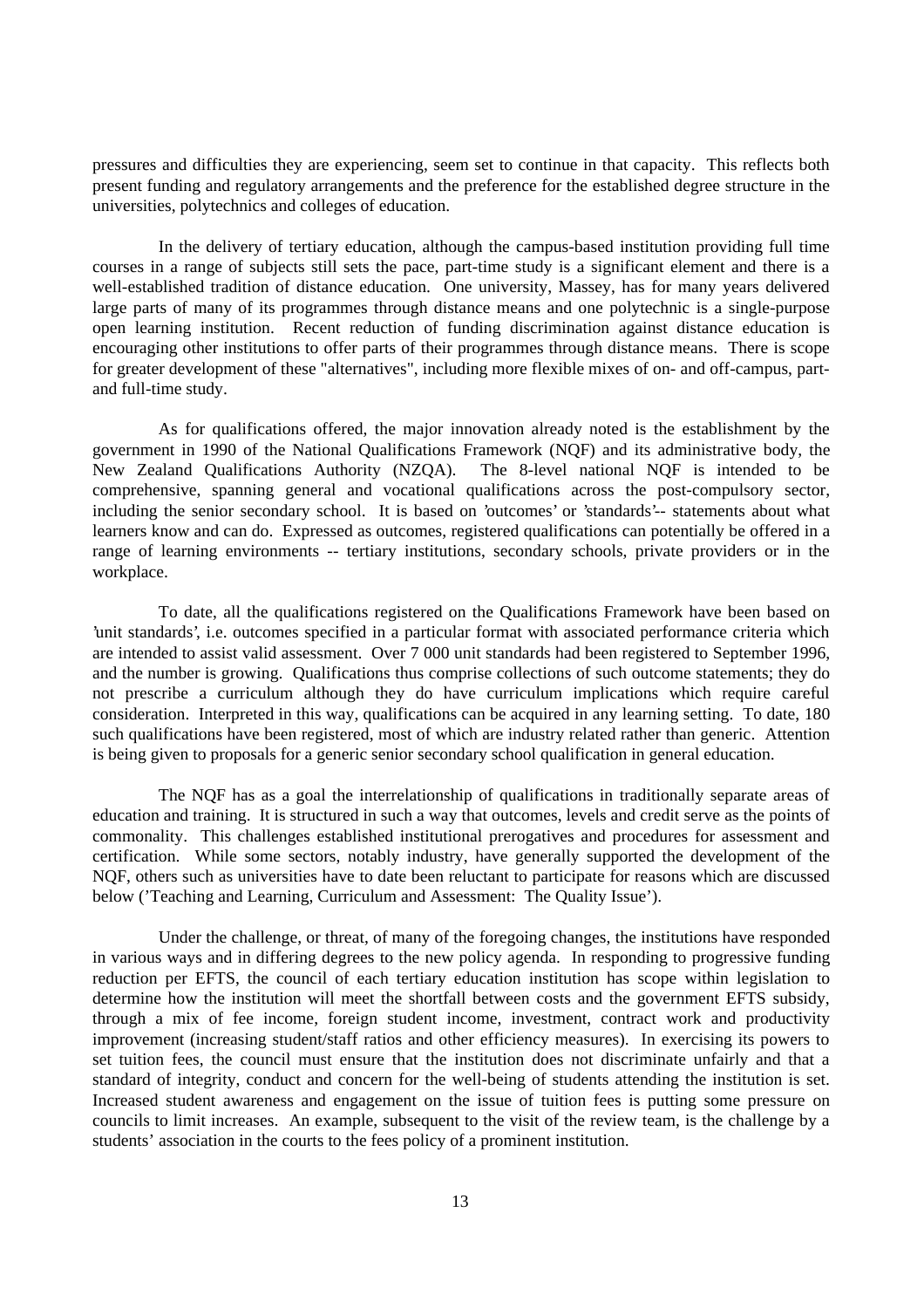The maintenance of quality in the universities is addressed by a standing committee of the New Zealand Vice-Chancellors' Committee, namely the Committee on University Academic Programmes, which is responsible for quality assurance of programmes, and by the New Zealand Academic Audit Unit, established by the Vice-Chancellors' Committee but independent of it, which is undertaking periodic reviews of quality assessments by the institutions. For the polytechnic sector, the New Zealand Polytechnic Programmes Committee under delegated authority from the NZQA performs an accreditation function for its 25 members. In addition, through audits of performance relative to institutional charters and work plans, the Office of the Controller and Auditor-General assesses the cost-effectiveness of tertiary institutions.

We have already referred to the very limited information available on unsatisfied demand. Data on attrition and completion rates, re-enrolment, and changes of orientation by students are in New Zealand, as in other countries, inadequate for purposes of systematic analysis of trends, let alone of contributory factors and effects (for example in the labour market). Mitigating factors in what, anecdotally and in individual department/institution settings, is known to be a problem area are careful selection procedures at entry, counselling and other forms of support once students are enrolled.

There is a growth of interest by students in polytechnic study subsequent to or in parallel with university. Recognition, facilitation and encouragement of this trend are worthy of further consideration. They may be a more effective way of achieving a greater orientation towards vocational programmes than such government measures as the allocation of additional EFTS-funded places to declared priority areas which, as already noted, do not appear to have had a significant impact on overall enrolment in these fields.

On the part of the polytechnics, there are some indications of an 'academic drift' toward university-like programming. The quest for university status and name changes to convey an impression of advanced technical or 'university-like' programmes and activities should be seen in relation to pressures within industries and the professions, but also in the light of existing cross-crediting and articulation arrangements of some polytechnics and colleges of education with universities. The tendency for the polytechnics to achieve a university image also reflects international trends, and is paralleled by developments in Norway, Sweden and to some extent, Denmark. More definite government policies may be needed if the distinctiveness of the sector is not to be lost. We return to this point under 'Seamlessness' below.

The national Qualifications Framework is expected to open up possibilities for credit transfer across sectors. But the continuing discussion about incorporating those QF qualifications which are not based on unit standards (as would be the case for university degrees) means that credit transfer arrangements will need to be worked out almost on a case by case basis (see 'Teaching and Learning, Curriculum and Assessment: the Quality Issue', below).

In all sectors, increased attention to work experience is a clear signal of the interest by students and the institutions in the graduate employment market. In several of the professional programmes (e.g. medicine, dentistry, engineering) in the universities, clinical experience, practicum, etc. have long been required. Similarly, in the college of education and polytechnic sectors, there are well-established arrangements for work placement, block-release for off-the-job training for trainees employed full time in trades and other links with the working world. Yet, from at least some quarters of government, private-sector employers and students, there is a view that education and training are still not sufficiently practice or client oriented.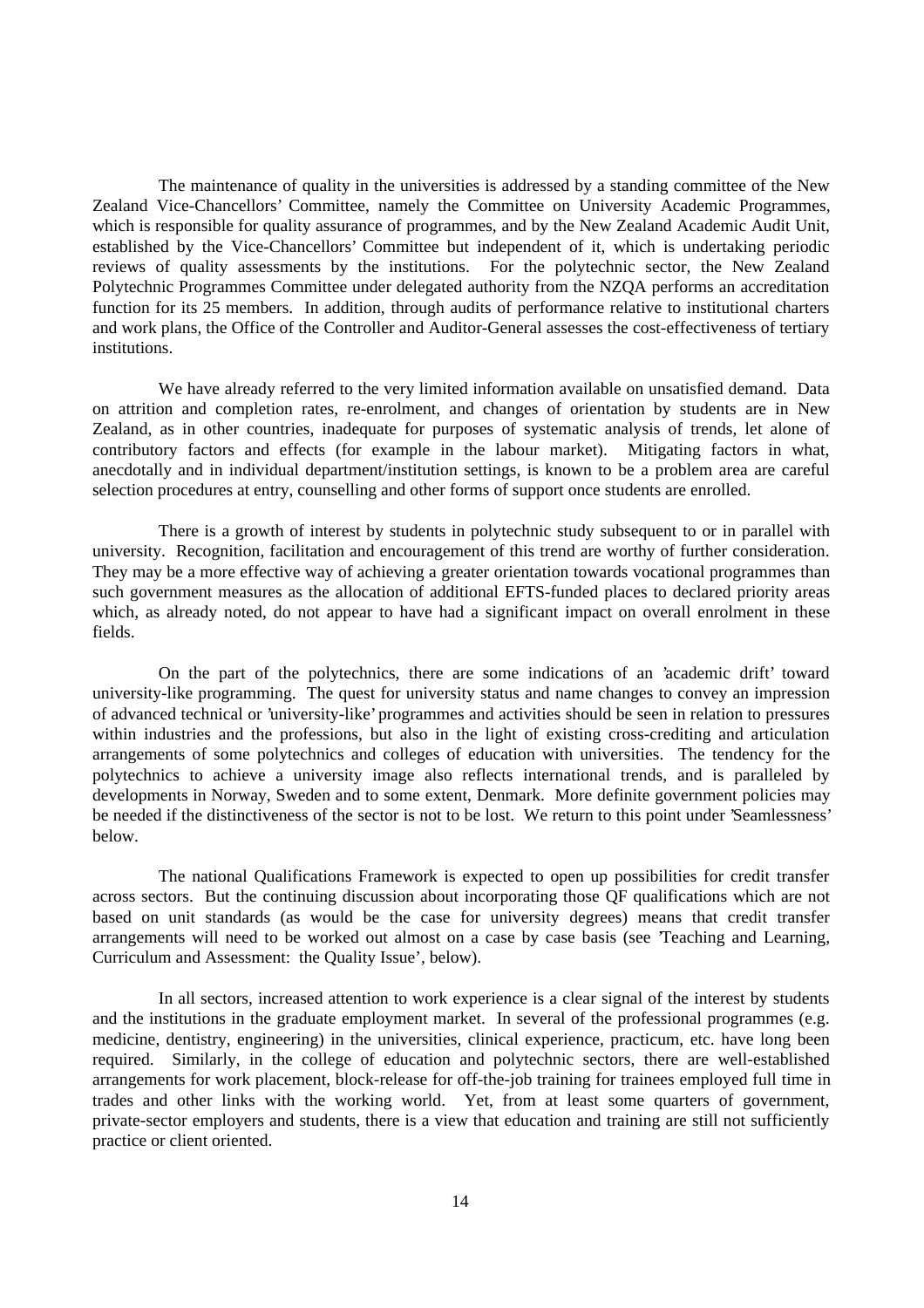#### **Issues and Future Directions**

We have identified five key issues for the future development of the first years of tertiary education in New Zealand: sustaining the reform agenda; 'seamlessness'; management and governance of institutions; teaching and learning, curriculum and assessment: the quality issue; and costs and financing. Each is discussed below.

#### *Sustaining the Reform Agenda*

The main issues facing New Zealand tertiary education may be, from the perspective of this review, how to sustain the impetus of the major reform strategies and procedures, to ensure their continued development and implementation and to gain, maintain or strengthen their broad acceptability to the New Zealand public, to industry and the professions and to the tertiary education sector. Given the at times high level of tension encountered by the reviewers particularly in institutional settings (students as well as staff) and academic peak bodies, and a policy which favours contestability, the reform agenda in some respects is, or has been, quite problematic.

For the government, the Ministry of Education and the country generally, a continuation of the reform impetus and the quest for broad agreement over implementation seem to be essential. They are so because, despite the comprehensiveness of the policy framework and the scope and progress of initiatives within it, and notwithstanding the risks of "innovation fatigue", the changes require sustained effort over more years if they are to take root and thrive. But the pace and particularly the presentation of the processes of change have created difficulties in tertiary education. A new level of stability and steady development --as distinct from a rapid succession of at times contentious changes --had, at the time of the review visit, still to be achieved. Policy adjustments that have been made since the time of the review team visit are positive in this respect, building on dialogue and involvement of the stakeholders and representing as they do 'fine tuning' rather than further deep reforms.

Without question, leadership by successive governments, the Ministry of Education and the national agencies has been decisive in launching and driving the reform agenda, even though the initial impetus was provided by economic crisis. Moreover, other actors than government have also played and will continue to play crucial roles. Continued leadership and support from the centre are needed to sustain the new arrangements affecting resourcing, governance, decision-making, quality assurance and shifts in the orientation of curricula and teaching.

Although a major thrust of the reforms has been to devolve responsibility, strengthen local decision-making and stimulate institutional initiatives, these changes themselves depend upon practical working relations within a strong, clear, well understood and agreed national framework of policy and central resourcing, monitoring, evaluation and feedback. Whilst further adjustments in approach would be beneficial and improvements in relations between government and the institutions are highly desirable, neither the government nor the Ministry, nor other national agencies, nor the institutions should resile from the responsibility that falls upon them to sustain the momentum built up during the past decade. There is no going back; this is a reform agenda in which much business has yet to be finished. While directions have been set and many structural changes put in place, there are still some missing pieces and many details have yet to be settled. Thereafter, careful guidance and monitoring, with the support of a strong research and evaluation base, will be needed as the institutions themselves achieve more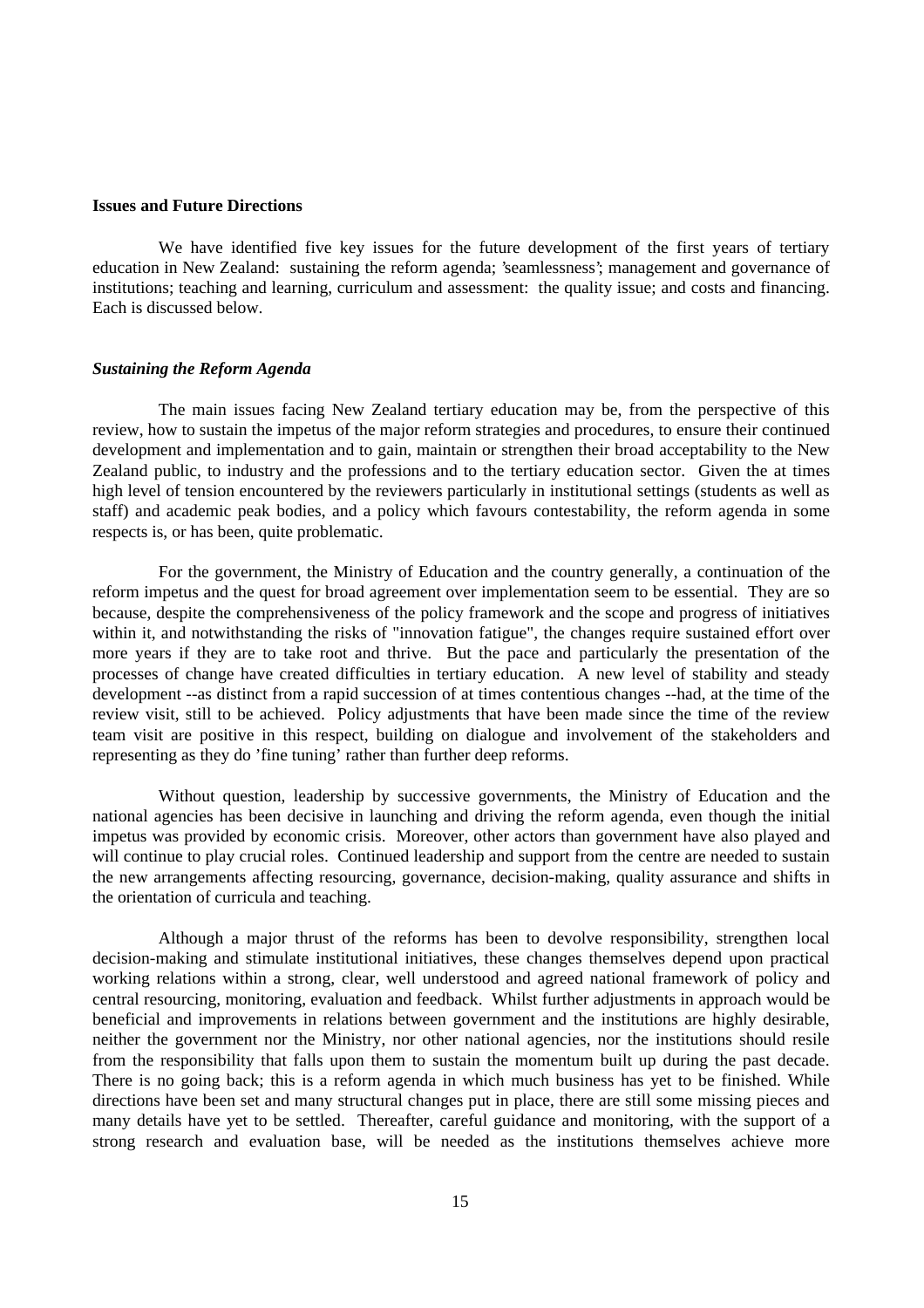entrepreneurial and creative roles. It is also necessary to balance the demands arising from monitoring and accountability procedures and the costs, both direct and indirect, that they entail.

That much is necessary but of itself is still not sufficient. Tertiary education plays a major role in generating, mediating, developing, and diffusing knowledge, and knowledge in a multitude of forms assumes ever greater importance in social and economic activity. Within tertiary education, the needs of students and the conditions that govern the meeting of those needs become more complex as the numbers and the diversity of participants increase. The experience, expertise and values of the academic community must always be to the fore in addressing these needs, but they need to share this responsibility more widely with others. Policy must, therefore, be a matter of discussion, debate and negotiation with close attention being paid by national policy makers to the academic point of view. But other actors have crucial roles to play in this reform process: the electorate, obviously, but also various major interest groups -- the employers, professional bodies and unions, local government, students, community groups and, at present in a more limited way, local development bodies or interest groups.

The ground work for reform in New Zealand has been distinguished by widespread consultation and discussion over many years, a difficult process to sustain but a necessary one in developing widespread understanding of the need for change and in informing change with a broad experience. It is not clear, however, that this participatory process -- with its inevitable uncertainties and demands on time and resources -- has always been sufficiently sustained as the reforms have been put into practice. In New Zealand, there is a strong tradition of consultation between government and tertiary education institutions. Nevertheless, the institutions expressed a strong wish for better and more efficient lines of communication with the national agencies, Ministry of Education and government. Employers seek closer links with the institutions, and there appear to be relatively few incentives for local government, community and professional bodies to enter into close working partnership with the institutions.

Although the origins of the reform lie in the need to make profound economic adjustments, their scope extends far beyond the economy to impinge upon every aspect of life. For the tertiary education sector, this implies a profound challenge not only to long established practices in institutional life but to some fundamental values. In their institutional visits and meetings, the reviewers became aware of rather higher levels of dissonance and tension than in some other countries, although reform measures everywhere are generating anxiety in some sectors and can be expected to stimulate opposition. While it is normal for the academic community, in exercising its role as "social conscience" and intellectual critic (important roles that need to be recognised within as well as outside of tertiary education), to take an oppositional line to major policy changes that directly affect its own way of life, the nature of opposition was such that we believe there is cause for greater efforts to be made, by government, Ministry of Education and institutional leadership both to broaden and strengthen the dialogue. Better understanding of the underlying rationale for reform, more sharing of ideas and especially of alternative solutions to agreed problems and a great sense of common effort are needed if the many valuable features of the reform process are not to be dissipated. Here, the continued and even strengthened position of consultative fora, such as the Tertiary Consultative Committee, Tertiary Lead Group, Tertiary Action Group, Tertiary Reference Group, represent important bases for the further development of meaningful dialogue and co-operative effort.

### *Seamlessness*

Turning to more specific issues we mention, first, changes in educational structures and the efforts to create a "seamless" system. The present structure of universities, polytechnics, colleges of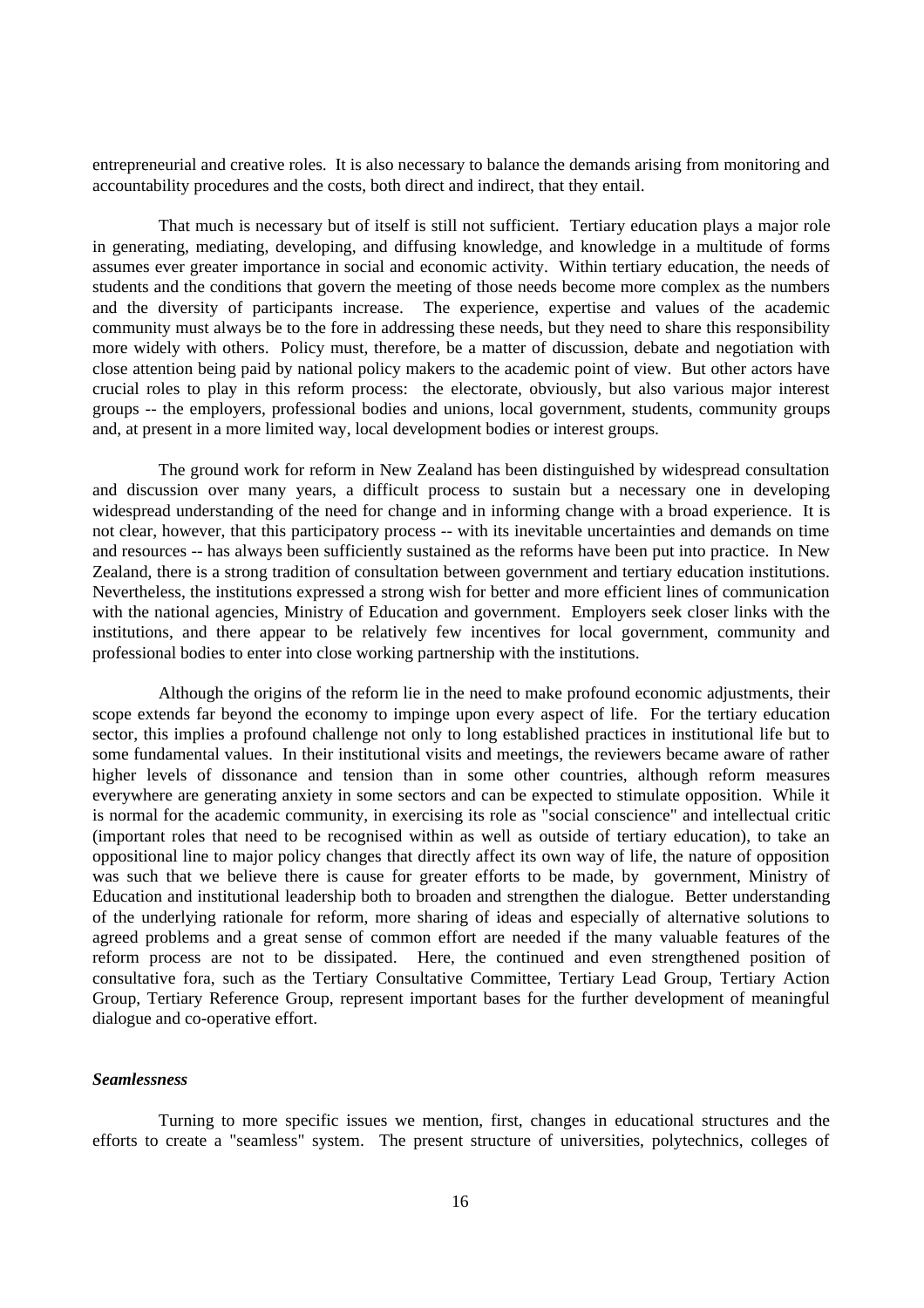education, Wananga and some specialist institutions is a compromise between stability and change. There are trends in the system which could produce greater convergence among sectors. In some countries participating in this thematic review, unification of previously separate sectors has taken place. While strong arguments have been adduced, for example in Australia and the U.K., in favour of unified systems, there are no less compelling arguments to maintain system diversity. And no-one challenges the case for greater diversity at the institution and programme levels within all systems. The issue therefore is not so much the merits of a multi-layered vs. a unified system as the capacity of either system to provide a diverse range of avenues of learning in an effective and efficient way.

In New Zealand, the intention of policy towards institutions is clear: to provide diverse learning opportunities between and within the sectors and also to bring about closer interrelationships among them, e.g. more co-operation in course provision, resource sharing, cross-crediting and more visible pathways for students. There is a growing overlap of functions, a move towards closer relationships for example in mutual recognition of qualifications and credit transfer, and a determination by government to focus resource allocation procedures more on the student and rather less on the particular type of institution attended. The national qualifications framework provides an important means to extend the concept of 'seamlessness' to all forms and locations of learning. The debate about how existing qualifications, especially degree programmes, are to be recognised needs to be brought to a constructive and mutually acceptable conclusion.

Given the existence of a separate -- and recently restructured -- polytechnic sector, the single-purpose colleges of education in this situation seem somewhat anomalous as a free-standing sector. Welcome moves are being made to strengthen relations between them and the universities and polytechnics. The case for incorporation of teacher education in the universities or polytechnics, as has happened in several countries and can be found in the mergers already realised in New Zealand (e.g. into Waikato, Massey), should be examined. The institutions are small and there are benefits for students and staff alike in being part of multi- rather than single-purpose institutions.

But this observation immediately raises another issue, that of the relative standing of the colleges, the universities and the polytechnics. Some polytechnics have been experiencing difficulty in attracting students, a symptom partly of the standing of that sector in public esteem -- and hence student perception of relative advantage. For particular polytechnics, other factors may be at play, e.g. regional location, course offerings and individual reputation. In the light of the ancient distinction drawn in Western cultures between theoretical or "liberal" and applied or "vocational" activities and their association -- often quite misleading but real nonetheless -- respectively, with universities and technical institutions, it is not at all easy for a whole sector designated "polytechnics" to achieve the parity of esteem that is rightly sought in public policy. It appears that these long established status differences are being compounded, in New Zealand, by student resistance to many technical courses and their preferences for social sciences and humanities and for professions traditionally prepared for through university study. Such preferences also may reflect, as we have already suggested, the patterns of actual or perceived relative returns in the labour market rather than underlying differences in the quality of institutions or programmes.

It is not a question of fundamental inequalities or insuperable barriers. The steps already taken should help: equality in funding "student units" regardless of sector; efforts to improve the facilities and the overall quality of campus life in the polytechnics; site-based bargaining (and, in some posts, individual salary negotiation) which permits greater overlap of salary and compensation packages across sectors; the proposals to incorporate qualifications into a common national framework (NQF) and development of arrangements for credit transfer, among others. One of the arguments for maintaining separate sectors is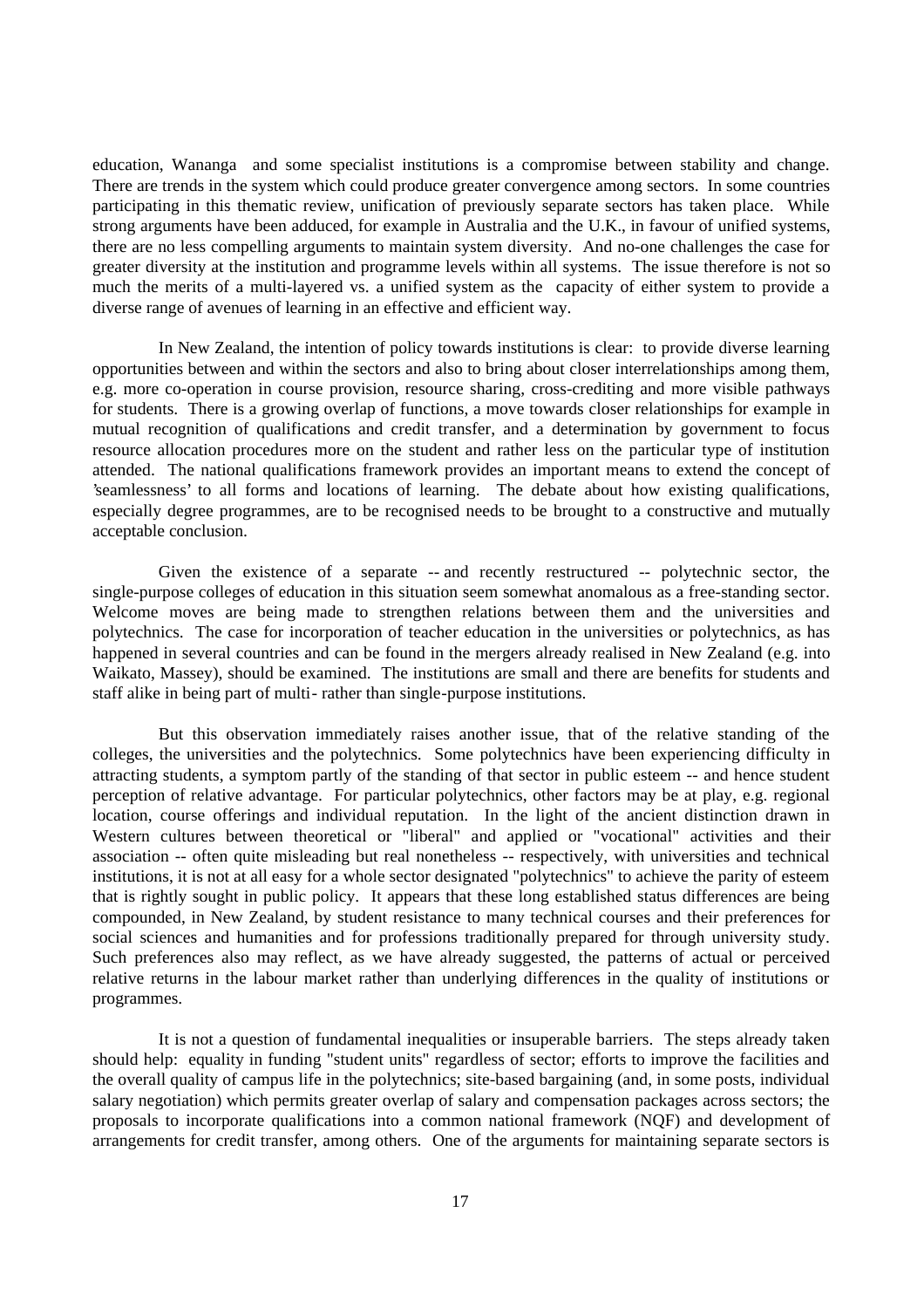that diversity can be more readily achieved and innovations introduced than in a university-dominated unitary system. Moreover, the polytechnic and college of education sectors have close and long-established professional and industrial links. While university professional programmes have these as well, the institution as a whole is not as consistently oriented towards working life. The advantage the other sectors have in this respect should not be lost.

To achieve diversity in practice, however, structural differentiation at the sectoral level is not enough. Given the increasing diversity of the student population and the benefits of stronger focus and greater concentration in the academic work of different institutions, a broad division between sectors is not sufficient and may not be the way of the future. Full-time students in several fields are accustomed to moving from home to study, so for this and other reasons there is opportunity as well as need for institutions to specialise. This would not preclude a core of common studies -- a point we take up below - but would help to develop specific institutional strengths and to raise the profile of smaller and newer institutions which might otherwise compare themselves or be compared adversely with the most prestigious in the country. For students who are not mobile, greater use could be made of dual-enrolment arrangements and distance education.

Finally, there would be benefit in putting in place a stronger unitary national framework within which sectoral differences might gradually dissolve while diversity of learning provision and pathways increases. Such a framework would provide both for a sense of common purpose and many kinds of arrangements for co-operation and complementarity. Among the countries participating in the OECD thematic review, perhaps Sweden offers the kind of unitary framework, encompassing different types of institutions, which would be of greatest interest to New Zealand in this regard.

## *Management and Governance of Institutions*

We have referred above to the policies being considered which could have the effect of changing many established patterns of governance and decision-making in institutions. Together with concern over funding, and the proposals for including university degrees on the Qualifications Framework, the new directions being sought in institutional governance and management have given rise to considerable controversy in the tertiary education sector. This is to be expected since they represent an external challenge to long-established internal procedures. The issues and the debate are similar to those in several other countries which have moved or are moving in the same general direction.

The changes under consideration to recapitulate -- have as their aim to assure the Crown's interests -- as purchaser of education, training and research and as ultimate owner of tertiary education institutions --by ensuring effective management and efficient operation. To advance this interest, councils would be reduced in size, with more representation of the government 'ownership interest' partly through the involvement of outside interests with business and management expertise. A further consideration in moving away from a representative council to one based on expertise is the concern about conflict of interests which can arise with the former, for example with student representatives deciding on student fees and academic and general staff reviewing the performance of their employer, the chief executive. The thrust of reform comes from the government and opposition is strongest among university teachers and students, but there has also been concern among chancellors and councils; less so, vice-chancellors who have mixed views about changes which could strengthen a more managerial style of leadership.

Large governing bodies, dominated by internal interests, often find difficulty in reaching conclusions, taking decisions swiftly and incisively and finding effective linkages with other social,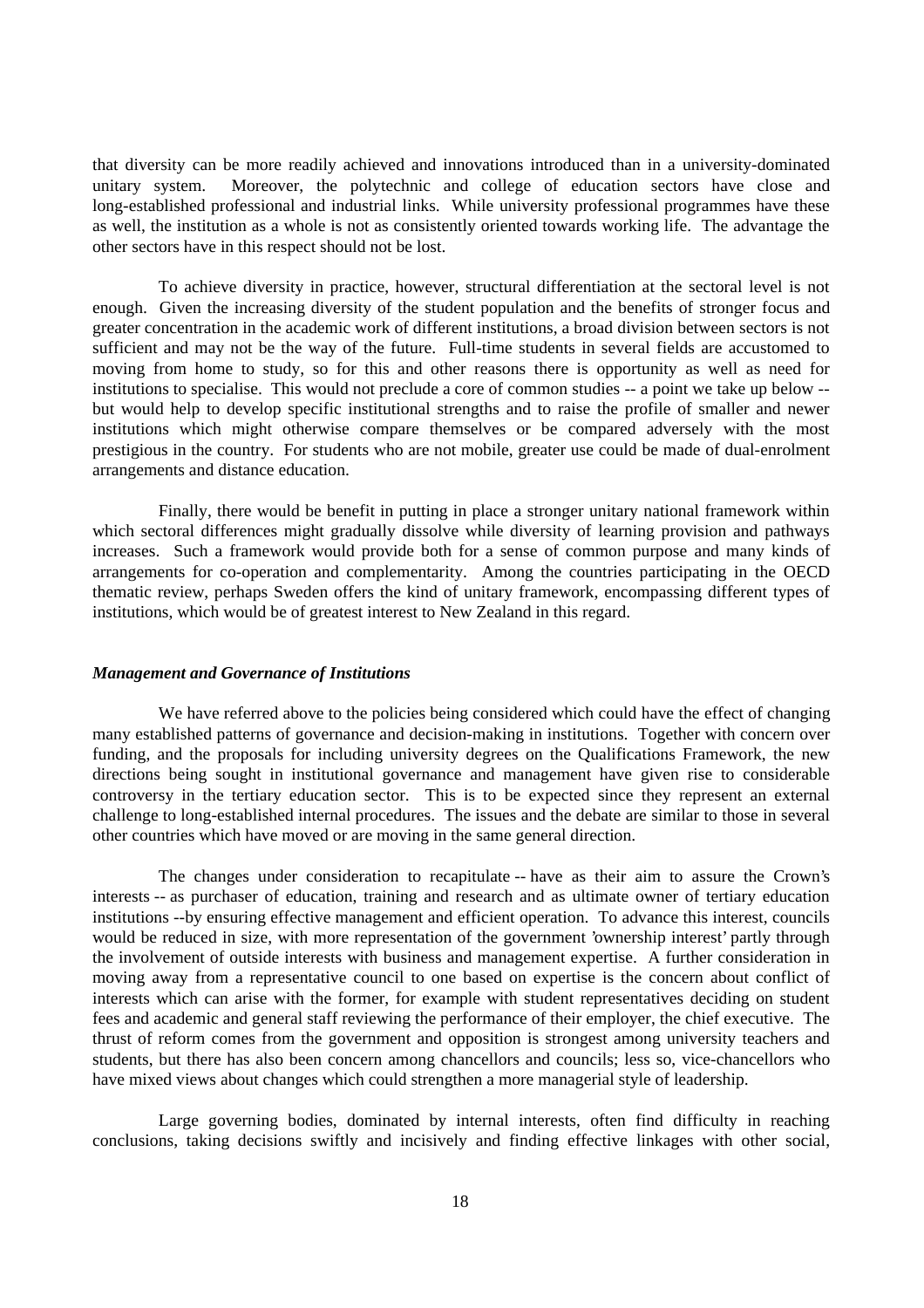cultural and economic actors. However, various other considerations arise and require attention in moves to scale down governing bodies. They include the plurality of interests, the value of shared responsibility for decision-making in an academic environment where quality of thought and experience are widely dispersed, the complexity of many issues, and the academic propensity for detailed analysis and seeing several sides to issues. On the other hand, the vice-chancellor has not always been privileged to act as chief executive with extensive delegated powers, and the authority of other senior executives such as registrars, finance officers, deans, and department heads is frequently constrained. It is increasingly in the interest of the institutions, as of government and the numerous bodies with which institutions have dealings, that clear, unequivocal and timely decisions are made and institutional positions communicated. Complex relations with the wider environment, including university-industry partnerships, contract research and the increasingly elaborate networks of international relations, require simple structures and direct operating procedures. Moreover, the roles of governing bodies and executive officers are closely interrelated and must be examined together: reform of institutional governance and of management go hand in hand. These issues are being addressed, partly through enacted legislation and partly through proposals under review.

Experience in several countries suggests that there is a compelling case to review governance and management, but to do so in full acknowledgement of the particularities of the academic environment and institutional culture and history. Reformed structures need to incorporate procedures for widespread consultation and dialogue; the interests and the expertise of the whole organisation need to be systematically drawn upon and reflected in decision-making; and agreed procedures for determining policy, monitoring performance and communication should be transparent.

Perhaps of greatest importance is the need for institutions to fully understand, accept and come to "own" new structures of governance and management. For this purpose, close attention is needed to the nature of decisions and the relationships between types of decisions and structures for working and implementing them. Academic decision-making, the context and organisation of studies, evaluation of learning, research procedures, staff appointments and staff development belong to the academic staff, to academic, faculty and department boards and committees. Here, the collegial principle reigns. Its exercise does not preclude streamlining of structures, greater use of delegated authority and the development of institution-wide plans.

Nor does the collegial principle stand in the way of improved procedures for the councils or supreme governing bodies which -- notwithstanding the government's specific interest in managerial efficiency -- must reconcile the multiplicity of interests and concerns of a modern institution and forge policies that do justice to them all. Governing bodies of 10 or 12 for large universities accustomed to governance by senates or councils of 20 or more, are probably too small. They cannot incorporate all of the major interests, both internal and external. But bodies of more than 30 may be unnecessarily large, bringing into question the institution's capacity to define and articulate functions and diversify structures accordingly. A slight majority of either internal or external members -- and there are good arguments for each -- is preferable to an overwhelming majority of one or the other since that precludes or diminishes rich and effective dialogue between the institution and its environment. The chief executive and senior managers need authority in order to exercise their increasingly demanding and onerous responsibilities but must be fully accountable to the governing body for the exercise of that authority. The modern management style of limited-term contracts and a performance element in remuneration can be quite consistent with the collegial tradition and the principle of peer-based academic leadership.

The debate over these matters in New Zealand is not confined to that country and is informed by the trends and experience in those systems which have moved or are moving in the directions proposed.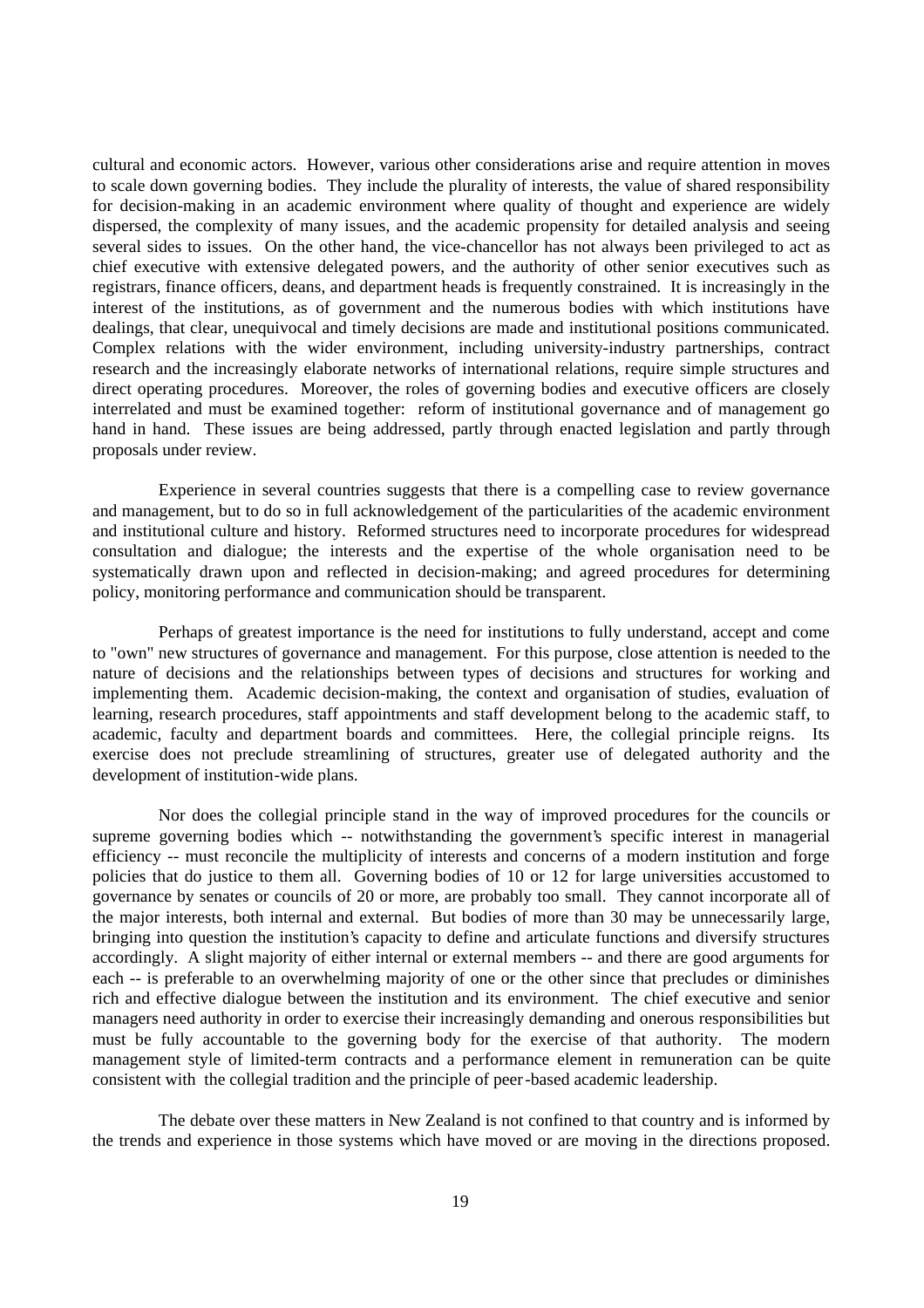The reviewers, for their part, believe that the nature and scale of changes now in process require a strengthening of the policy-making and monitoring role of governing bodies and clarification of the authority to be exercised by senior institutional executives on the lines indicated above.

## *Teaching and Learning, Curriculum and Assessment: the Quality Issue*

One of the most visible manifestations of large volume tertiary education is the increase in staff-student ratios as institutions struggle to teach larger numbers of students with only slightly increasing, stable or declining resource levels. Curricula devised with the needs in mind of smaller and more highly selected groups of students are being revised and whole new subjects and fields of study introduced. The practice of teaching correspondingly requires adjustment or modification to take account of these changes and to draw upon the resources and potential of multimedia technology and the multiplicity of settings in which learning takes place. More and more these include home, community and work place. Unless vigorous action is taken on all of these fronts mass tertiary education can have the ironic effect of increasing access for many more students while diminishing the significance and value of the learning opportunities available to them.

Less often remarked is the parallel shift in the working conditions and roles of staff and career pathways. In the larger institutions, from a situation where students are known and supported in both their intellectual and personal development, there is a perceptible change towards a "mass" reality where a teacher may no longer gain satisfaction from guiding student growth but instead encounters a substantial volume of assignments and examination papers to grade as well as large numbers of students crowded into inadequate lecture halls. Of course, in some systems, even in the era of small enrolments, staff-student ratios in certain subjects resulted in large, impersonal lecturing. Conversely, in some institutions, strenuous efforts have been made to individualise teaching and build up supportive patterns of interpersonal relationships (for example, through well-planned assignments, tutorial groups, and well-phased assessments with timely feedback to students). Those countries and institutions are doing best by their students which have not taken a laissez faire approach and consequently allowed the student experience to become impersonal. Instead, in their policies and programmes they have identified teaching as the subject of concentrated attention, introduced staff appraisal and development programmes and in various ways used incentives to foster a climate in which quality of teaching, curriculum development and new approaches to assessment are recognised and valued.

In New Zealand, there are moves in these directions: the recently established national quality appraisal programme of the Vice-Chancellors' Committee is one example; it has an important role to play not only in reviewing quality but in stimulating development. The problems, however, are real in several institutions and they seem to be growing: already big and ever larger classes, crowded facilities, reduced opportunities for one-to-one contact between teachers and students, a government policy of reduced per-student funding and many expressions of concern by students and staff over the direction that events have taken. The problems are mitigated in the relatively small institutions, especially the polytechnics and colleges of education where there is a strong emphasis in practical work, much of it in small groups. We were impressed by the positive attitudes of students we met in the polytechnics and colleges of education, who valued the small group approach and their relations with their teachers. Problems of impersonality seem to be greatest in first and second year classes in main line, popular subjects in the larger universities. This, of course, raises a question about amalgamation. If the administrative, financial and overall intellectual gains of amalgamation are singled out, attention also needs to be given to the issue of quality of teaching and learning and the need, as institutions grow larger, to maintain or strengthen rather than weaken this quality.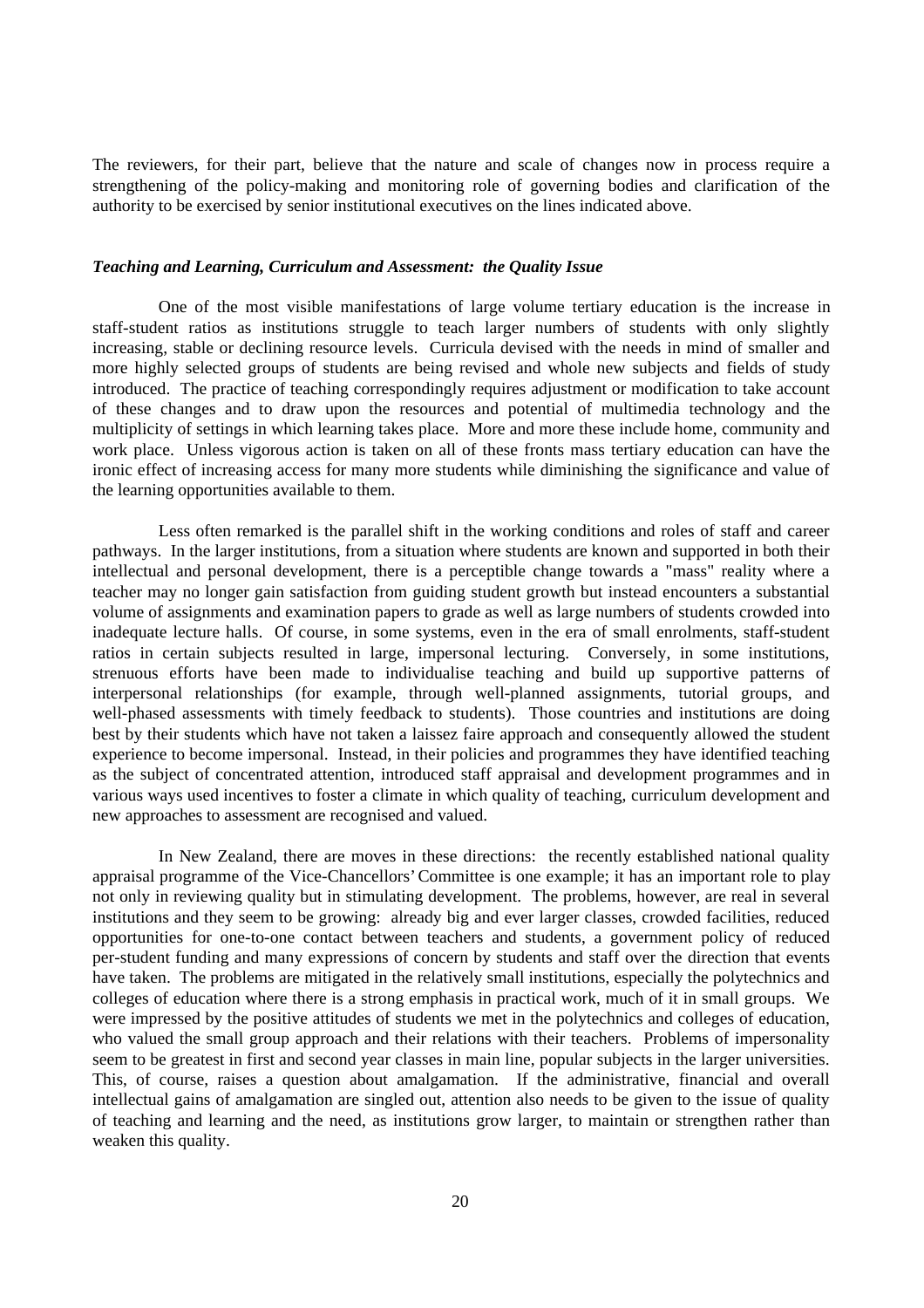Policies designed to achieve goals other than improved teaching and better quality courses - such as encouraging entrepreneurial activity through consultancies, R&D partnerships with industry and the sale of services -- may stimulate good teaching, but will not necessarily do so. They can have the effect of drawing academic attention away from teaching where rewards are less clear cut and there is frustration over volume growth and resources. The creation of the Industrial Training Organisations (ITO's), with authority to design and set specifications for training programmes and resources to fund them, reflect the entrepreneurial climate in the country. They are stimulating fresh thinking about the kinds of knowledge and skills the economy needs and they can respond better than hitherto to individual demand. However, the tertiary education institutions that tender to provide such training must do so within the specifications set out by the ITO's. This can mean cutting back on components they deem important and focusing on competency-defined unit standards rather than broader course objectives. Restraints and directives such as these can serve a useful purpose and were introduced for good reasons, but their implications need to be worked through rather more systematically than seems to have been the case. Government, the ITO's, the institutions and the NZQA need to be ready to make adjustments to produce well co-ordinated and carefully integrated programmes.

There is considerable value in the partnerships between industry and academic institutions in course design and delivery when purposes are shared, roles and relationships well understood and results monitored. There are welcome moves in these directions across the sector generally and considerable scope for further development.

#### *An Outcomes Model*

One of the many striking innovations of recent years is the New Zealand Qualifications Authority. This body has been charged with responsibility for co-ordinating all nationally recognised qualifications from senior school through degree level, and for developing a single, accessible qualifications system to meet the needs of all young people and adults in New Zealand. A major difficulty has concerned the recognition of university and polytechnic degrees which fall within the terms of reference of the Authority. The primary issue in the context of our review, rather oversimplified, is how degree programmes should be recognised and listed on the overall framework. A second issue is whether the format of unit standards, including performance criteria, is useful in expressing the outcomes desired across the whole range of vocational and general learning. The debate has been fierce, and although at the time of the review visit unresolved, more recent developments indicate progress on this matter.

The outcomes model of learning is a valuable challenge to many unexamined assumptions and routines in the definition of learning goals and valid assessment. Outcomes also give substantial information to learners and employers about qualifications, enabling them to make better purchasing decisions. These are the chief merits of the model. Nevertheless, the reviewers have reservations about the extent to which the achievements expected of learners at the tertiary level can be satisfactorily encapsulated in outcome statements either at the level of the whole qualification or at the level of component parts (such as a course paper, module or unit standard). Knowledge domains are complex structures; knowledge is articulated and its elements are interrelated. While the New Zealand framework is in intricate ways based on standards which relate to assessment rather than knowledge content, such standards may have a tendency in practice to drive curriculum, and could over-simplify learning which is essentially culturally-defined and constantly evolving. This poses a challenge to teachers and programme developers to manage the extent to which the New Zealand framework is treated as a framework for assessment only, and not a curriculum.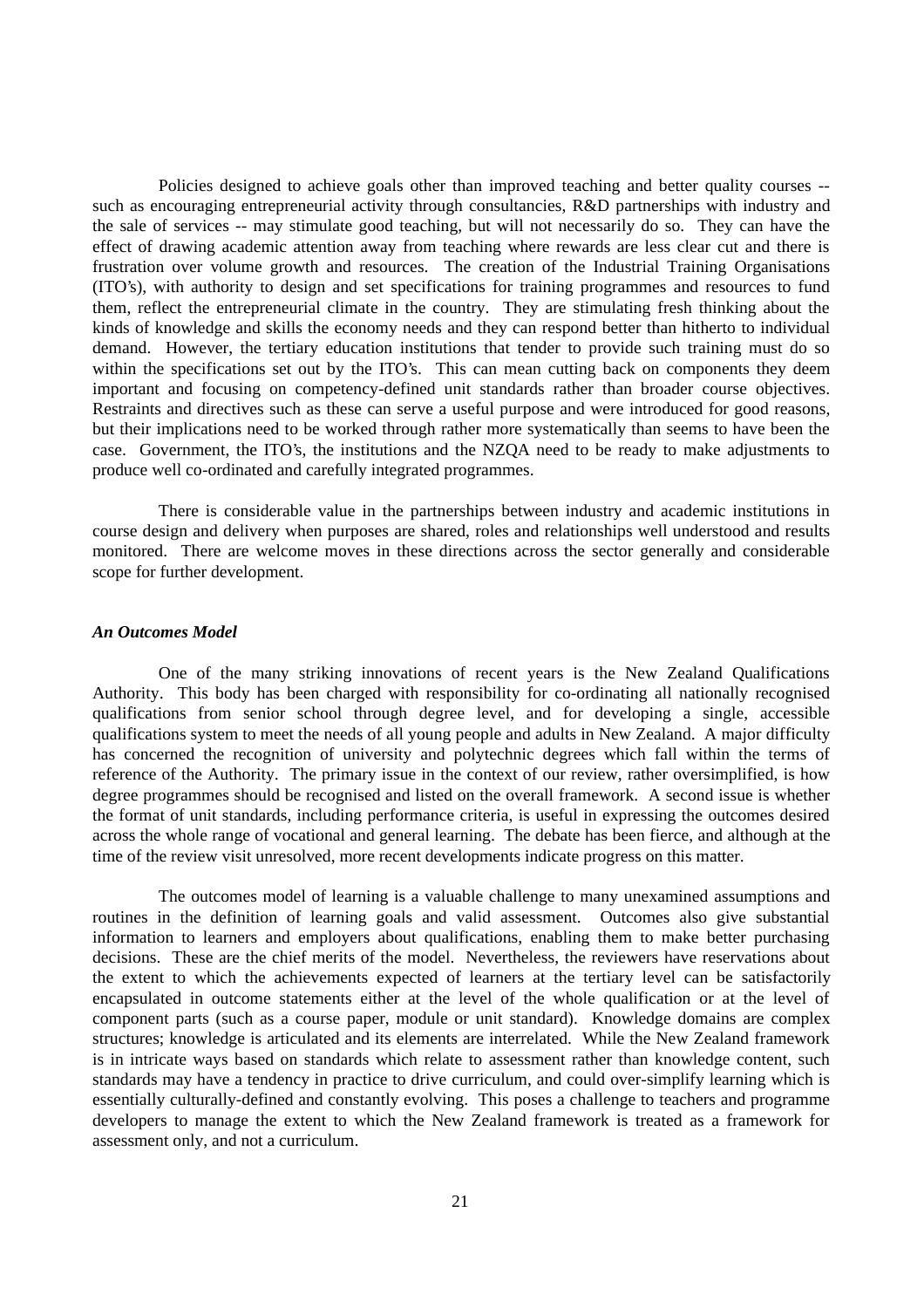Practical difficulties arise when learning outcomes (whether in unit standard format or not) are treated as building blocks for a curriculum and are used rigidly to prescribe learning, or when well-integrated and articulated degree or diploma curricula are required to be wholly described by individually-specified performance criteria. Where this occurs (contrary to the policy intent), the task threatens to become unmanageable, and requires that the transition from the old to the new system is carefully managed. Developments subsequent to the visit of the review team suggest that agreement may have been reached on the need to recognise qualifications which are not based on unit standards (Joint CEO statement from the Ministry of Education, NZQA and ETSA, April 1996). It is proposed that, to be registered, qualifications would be required to have clearly defined learning outcomes, quality assurance and specified level and credit values which relate to the framework. Substantial technical details remain to be worked out. Some of those strongly committed to the implementation of a unit standards based framework are concerned that their investment in the development of such standards may be undermined, and that the full benefits anticipated by the implementation of the framework may be compromised. Others are concerned to see a broad range of qualifications such as national examinations and degrees accommodated within the framework, claiming that the credibility of a broad-based qualifications system is at stake. We think it preferable to aim to accommodate different approaches rather than polarise the issues into over-simplified extremes, as we saw occurring. This will require continued, sustained effort and good will on all sides. Other countries are likely to be very interested in the results of this exercise, on which there has already been significant progress.

It should be possible to meet the commendable objectives of the Qualifications Framework for broadening access, fostering innovation in teaching and learning, and improving comparability of standards, while, at the same time, recognising that the institutions have the means to maintain both a high standard in their qualifications and a readiness to work as part of a broad-based movement to improve teaching and learning opportunities.

### *Teaching and Learning*

Over the qualifications issue, the role and influence of the ITO's and related aspects of national policy, there has been an intensive debate and at times conflict in New Zealand. Greater attention is needed to policies that will build on the existing strengths of the institutions and encourage them to engage in more broad-based curriculum analyses and development, new ways of assessing learning and improved teaching. Some institutions are very active in all of these areas, making senior appointments to oversee them and introducing appropriate staff development programmes. The sway of the research culture is still very powerful in the universities and should, of course, remain so. But, the effect should not be to play down the importance of undergraduate teaching and learning. Stronger leadership is needed at both the national policy and institutional levels to challenge the academic community to think more deeply about: the fundamentals of student learning; the kinds of things undergraduates need to know and be able to do as citizens, economic actors and individuals (as distinct, for example, from the latest trend or fashion in conceptions of the subject); the relationships among the different subjects or topics students are studying both horizontally and vertically; contemporary and likely future uses and applications of what is being learned; and the conditions in which learning is occurring. We did not sense that either the institutions as a whole or the quality assurance procedures are giving sufficient attention to this broad repertoire of student-centred needs. The progressive introduction of the new information and communication technologies provides impetus to change. Without a critical reappraisal of teaching procedures, relationships between teachers and learners and curricula, these technologies will not of themselves bring about qualitative benefits even if they result in greater efficiency.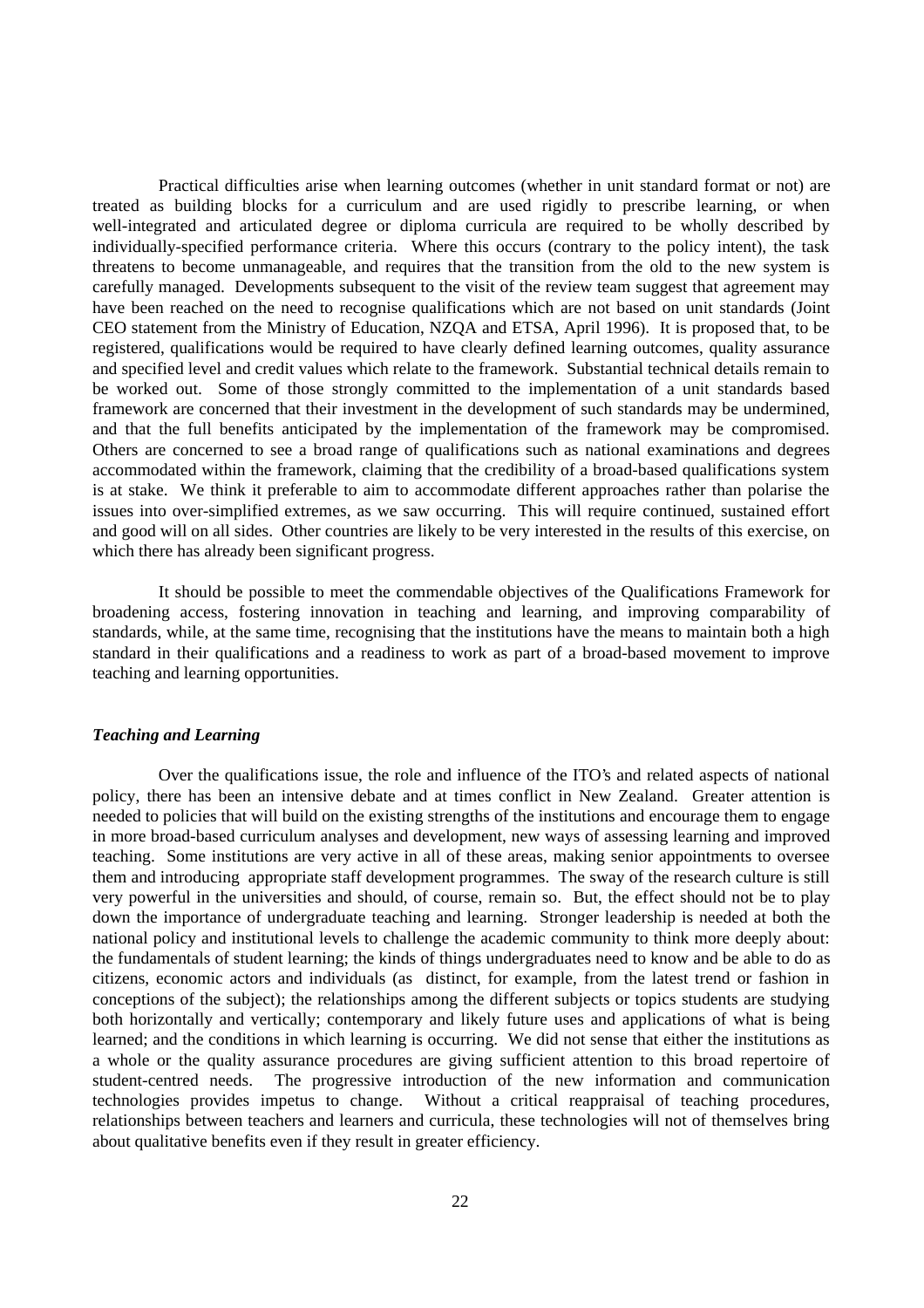As a consequence of renewed efforts to focus on teaching and learning at the 'first years' stage, there should emerge a healthier regard for the teaching-learning function in the institution, a greater appreciation of the qualities of good teaching and better rewards in career terms, for high quality teaching. This is not to suggest that such regard does not exist; rather it is to point to the need for a clearer focus on it as a major objective of policy. This is doubly important in a period when the weight of numbers, the pressure on resources, the claims of research and consultancy and constant demands from government for evidence of results can all too easily erode the quality of the teaching environment and hence of student learning.

The Vice-Chancellor's Committee has taken an important step in developing and maintaining a clear focus on high quality teaching with the establishment and activities of its Academic Audit Unit. This Unit has set its policies and procedures firmly within the international movement for quality assurance. It could play a significant role in advancing both the understanding of quality issues and procedures for strengthening the quality of teaching and learning. Ultimately, however, these are matters for the institutions themselves to address.

#### *Costs and Financing*

The main features of recent development in the costs and financing of tertiary education are: (i) a continuation of growth in public funding, if at a lower rate than in the late 1980s (less than 1 per cent per year, on average, as compared to an average 14 per cent per year in the six-year period to 1991) and than the increase in student numbers; (ii) owing to relatively greater enrolment at the tertiary level, a decline in public funding per student (of the order of 1.5 per cent per year in the 1990s); (iii) evidence of some reduction in unit costs, as implied by increases in the student-staff ratios for all sectors; and (iv) an increase in the amounts provided by or on behalf of students (to cover a reduction in the level of per student funding of 15 per cent of the estimate of student costs in 1993, 20 per cent in 1994, projected 25 per cent by 2000, up from 3 per cent in 1991). See Tables 4 and 5.

## *Institutional Funding: EFTS*

Subsidies to institutions/providers follow an approach now found in several European countries (Belgium - Flemish Community; Denmark; Sweden; Netherlands among others). Funding per student varies according to differences in 'base rates' per equivalent full-time student. The 'base rates' were established in 1988 and 1989 in line with patterns of historical costs, but it is acknowledged that these 'rates' bear only loose links to actual costs of delivery (apart from the question of which costs of delivery would be relevant, average, least cost, at a given scale, etc.). Nonetheless, the 'base rates' probably do broadly reflect differences across groups of fields, in that, e.g. the sciences have a higher 'base rate' than do the social sciences. As already noted, 'extramural' (off-campus, to include distance education) study is eligible for funding at a 'base rate'.

Once the totals are calculated, funding is provided as a lump sum to each institution which has considerable discretion over its allocation. There are eleven 'base funding' categories, consisting of three broad groupings of fields plus separate categories for advanced degrees, health and teaching professions and programmes in private training establishments (PTEs). Funding to institutions, as we have noted, is demand-led in that institutions receive funds on the basis of student enrolment (in the categories and with the adjustments noted). However, the absolute number of EFTS places funded by the government in any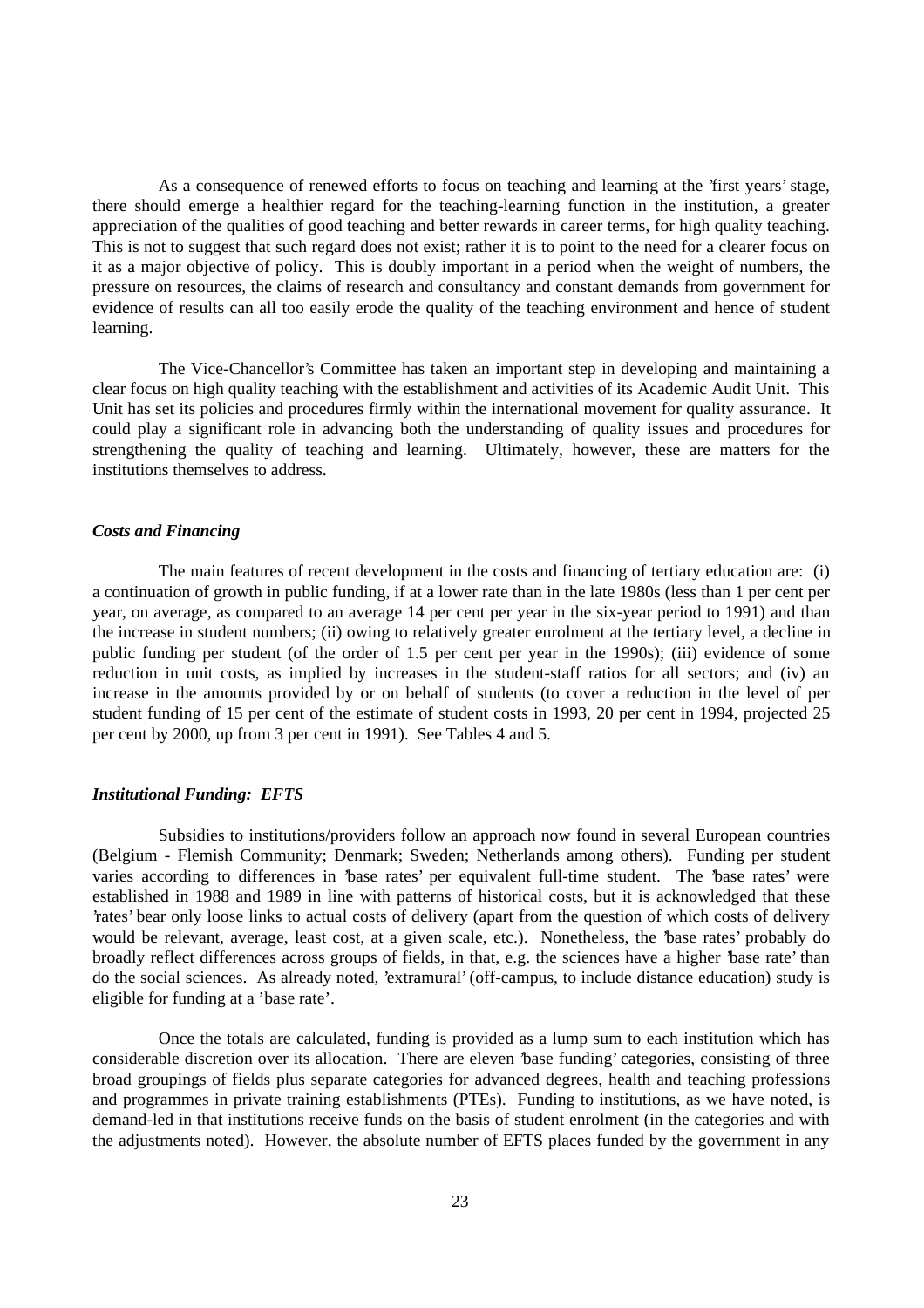one year is set. In recent years, there has been substantial expansion of funded places, and the government has agreed to increase the number of such places by two per cent per year to the year 2000. These increases have been accompanied by reductions in the level of subsidy per EFTS (about which, more below).

To receive funding, institutions make proposals to the Ministry of Education which are then agreed (or not). Institutions are free to enrol more equivalent full-time students (more EFTS) than are funded by the government, but these additional enrolments must be accommodated within the resources available to the institution. The number of actual EFTS has exceeded funded EFTS, on the order of 2-3 per cent. Partly, the 'over-enrolment' has been the result of the settling in of the new funding mechanism, as institution, faculty and programme managers become more familiar with application and show-up rates and the cycle of proposal and notification is better managed. Partly, too, it reflects the implicit incentives built into the funding mechanism: 'over-enrolment' is taken into account in funding in subsequent years, even though no explicit commitment is made by the Ministry of Education; 'under-enrolment' in relation to agreed targets obliges the institution to return that part of its lump-sum funding provided for the targets not delivered (or take in unfunded students in the next year).

As already noted, the government does not fully fund EFTS at the 'base rate', let alone the costs of tuition:

- i) per student funding within categories and as adjusted is provided at 95 per cent of the 'base rate' for students eligible for Study Right (those under twenty-two years old and enrolling for the first time in tertiary education, eligibility extending up to three years). Students who do not meet the criteria are funded at 75 per cent of the 'base rate'. Institutions receive bulk funding and, subject to agreements on targets, are free to allocate the funds as they see fit.
- ii) the government expects -- and institutions generally recognise -- that the funds provided through EFTS funding will need to be supplemented by other sources of revenue, most specifically tuition fees. A key feature of policy in New Zealand is that each institution is free to establish its own fee schedule. Thus far, institutions have differed in the approaches used: some have increased fees less than the difference between the 'base rate' and the (lower) per student tuition subsidy provided by government; some have chosen a differentiated fee structure (corresponding more or less to the differentials in 'base rates'); some have chosen a single, flat fee rate for all students (on the argument that there is to be 'cross-subsidy', by which is meant some implicit reallocation of fee revenue across faculties and departments within institutions).

As in other countries (e.g. Denmark), the approach to formula funding (and, in New Zealand, the position on fee levels and differentials) introduces incentives or disincentives for institutional managers to expand or contract course offerings at the margin. In the first instance, these incentives are introduced by the choices of learners and serve to encourage responsiveness within institutions and also, as the same funding regime applies to all tertiary education institutions (with exceptions already noted), for the system as a whole. On the other hand, the funding formula has weak incentives to reduce course length or time to degree completion and, arguably, institutional costs. On these aspects, however, we heard no indication that there are problems (perhaps, among several other reasons, because incentives introduced through student participation in financing tertiary education, as a complement to institution funding, may be having some effect).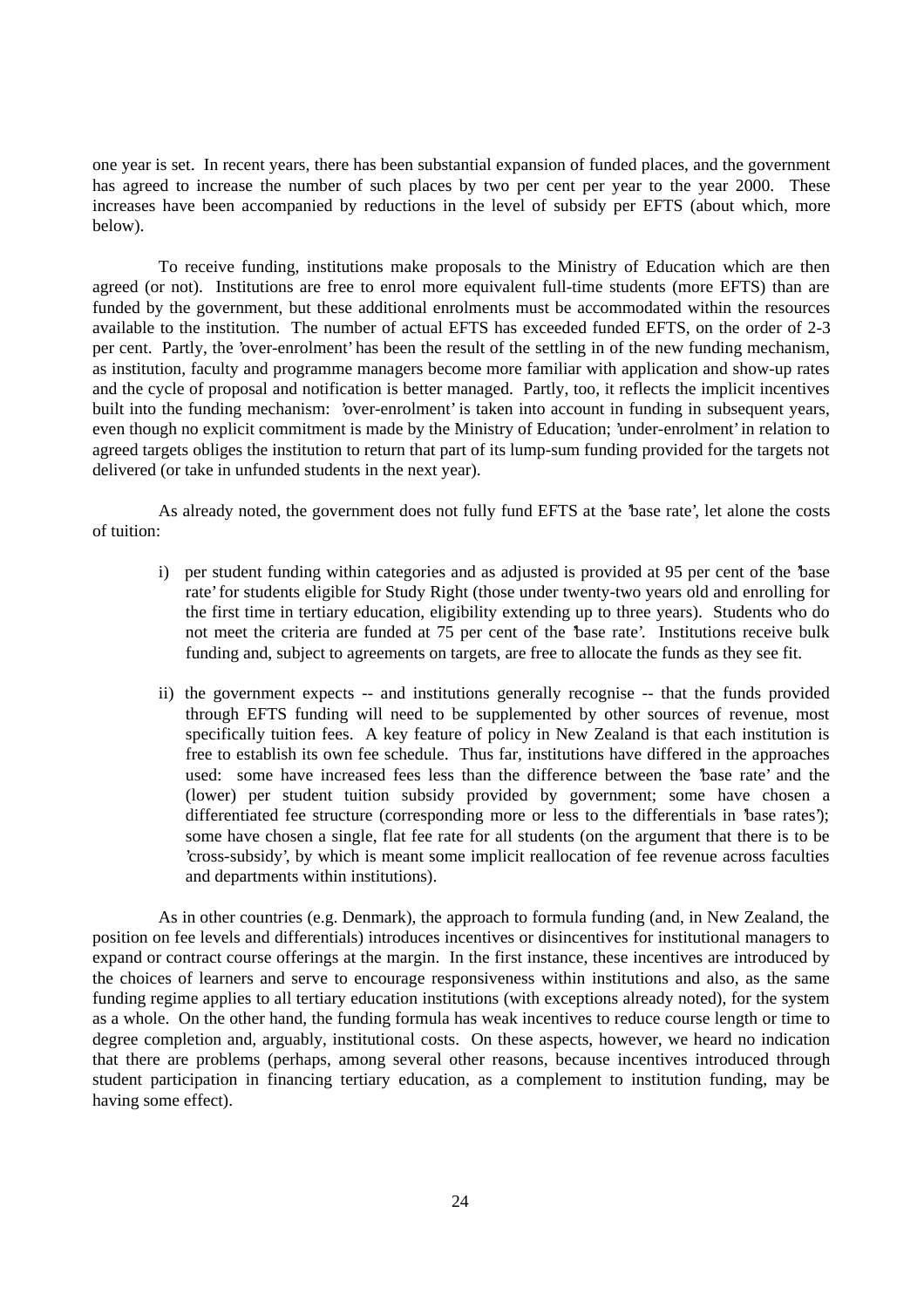Where scale provides for lower unit costs, expansion will generate surpluses (or reduced need for additional resources); alternatively, relatively low enrolment in some departments/programmes will encourage internal mergers or discontinuation. Where existing 'base rate' differentials fail to reflect fully the cost structures for courses, provision may move toward those fields in which subsidies plus fees are most favourable relative to costs. Although this was not a main point of discussion, we heard concerns expressed about the viability of small programmes which, while productive and arguably responsive in terms of employability of graduates, appear to be threatened under the present funding regime. Whether or not all such programmes should be maintained, it would seem that the government and Ministry of Education might wish to consider how to promote complementarities and jointly-offered programmes within as well as among sectors (including industry training and PTEs) where such co-operation could serve to enhance efficiency while addressing the adverse consequences of the parameters and mechanisms of public funding. We return to this point below.

### *Tuition Fees and Loans*

With respect to tuition fees, our view is that students are becoming, indeed have become, more sophisticated about the 'economic' dimensions of study at the tertiary level -- both in terms of future employment prospects and immediate financing demands. With mass participation and broad changes in the economy, acquisition of a tertiary education qualification is no longer a 'sure thing'. Quite apart from the increased difficulties in initial placement (immediate unemployment), careers for those with qualifications are likely to be more variable and uncertain than in the past. At the same time, students seem very much aware of the new financial costs they (and their families or third-party payers) are shouldering and of the sharp edge of new financing approaches for the institutions they attend.

A student allowance scheme provides parental and student means-tested support for living costs to about one-third of enrolled students each year (1995 levels: for a single student living at home, up to \$89.78 per week; for a single student living away from home, up to \$112.23). The scheme was established in its present form in 1989, when levels were increased (in comparison to the bursary it replaced) and allowances were made subject to means testing. The volume of funds provided to students has increased over recent years, reflecting in part annual increases in allowance levels. Subject to eligibility, students may receive allowances for five years of study. Allowances are not intended to cover tuition fees or course-related costs.

A student loan scheme was introduced in 1992 as part of its reform of tertiary assistance policies. In introducing this loan scheme, the Government aimed to provide access to finance to minimise financial barriers to participation in tertiary education and training whilst, at the same time, containing costs to the Crown. Under provisions of the loan scheme, any student can borrow to cover the compulsory fee charged by the tertiary institution attended; up to \$1 000 per year for course-related costs; and up to \$150 per week for living costs, less any entitlement to student allowances that the student may have. Repayments are made through the tax system, and are income-contingent in that the repayment amount is 10 per cent of every dollar earned above the income threshold (currently \$14 300). The interest rate (currently 8.4 per cent) is made up of two components: a base interest rate (currently 6.2 per cent) and a CPI-linked adjustment rate (currently 2.2 percent). If a borrower's compulsory repayment is insufficient to cover the base interest charge for that year, the difference is written off and the loan balance remains constant in real terms.

The take up of student loans is high (about half of those eligible in 1994), and there is no evidence of a decline. As in other countries, there has been a concern about the effects of student debt on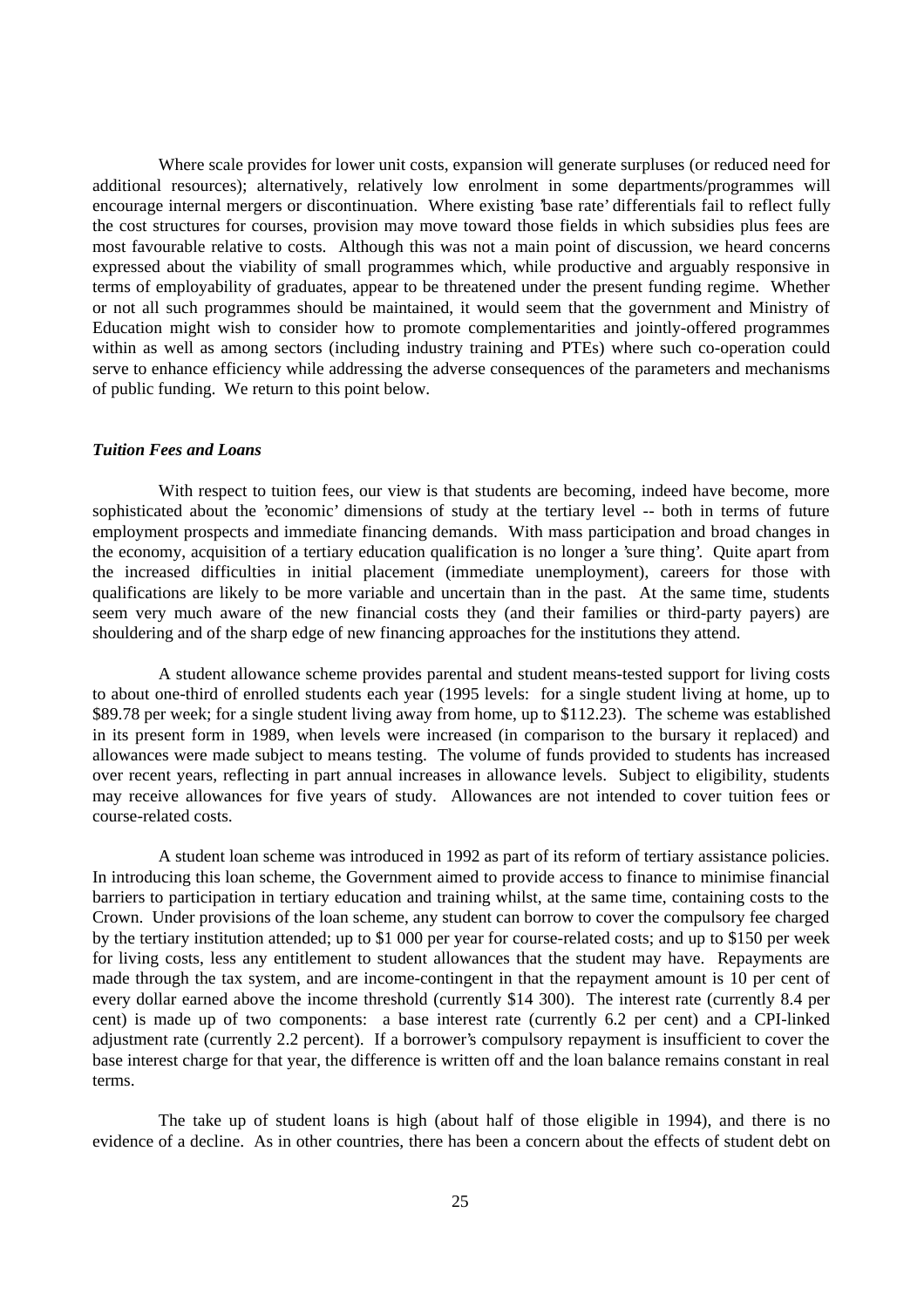access and/or choices of fields of study. The potential adverse consequences are somewhat mitigated by the particular features of the loan scheme just described: below-market interest rate charged to students (less than the interest rate charged on unsecured personal loans), the threshold for repayment, and interest write-off (under certain circumstances). These features, for which there are parallels in many countries, have the effect of minimising the disincentive to enrol in tertiary education, and particularly in study programmes which do not normally lead to occupations and careers with relatively high pay but whose graduates generate a range of additional benefits in their work and adult lives which are valued by the society but cannot otherwise be captured or paid for by the individuals concerned or other parties. They also implicitly introduce a subsidy component into the loan, and in some form subsidies can be found in most student loan schemes. In the United States, for example, the combination of such features in the government loan programmes are said to lead to implicit subsidies which represent up to 50 per cent of the amount of the generated loan. In New Zealand, government estimates suggest an implicit subsidy amounting to 8-11 per cent of the loan volume.

It is too early to ascertain the effects of the changes in financing with respect to tuition fees and loans on the behaviour of actual and potential students. All this needs to be seen in the context of the substantial restructuring still underway in the economy. A press release from the Ministry of Education (19 July 1995) reported results of a survey commissioned by student associations which found that less than 1 per cent of university and polytechnic students were 'considering dropping out of their courses prematurely because of tertiary fees'. Less than 10 percent of those surveyed indicated that fees had an influence on their choice of course. But, these results apply to students at the time of the survey. Student participation in financing their studies is set to increase, with anticipated increases in fee levels and associated increases in accumulated student debt. In this respect, while we are concerned with longer term impacts (about which, more below), we are also concerned about effects in the near term. They include the possibilities that potential tertiary students may choose not to enrol, that the conditions under which students undertake first years' studies (related to perceived or actual financing difficulties) may be affected and that choices that students make among fields, programmes and in pursuit of further studies may be altered. Quite apart from the experience in other countries, there is a self-evident need to monitor effects of these financing changes.

Student debt may have a longer term impact, and we are aware that the Ministry of Education, Treasury and Internal Revenue Department have made use of a microsimulation model to gauge impact, including the so-called 'flat spot' when a borrower's repayment is insufficient to reduce the loan principal. Higher levels of accumulated debt by tertiary graduates and non-completers may impact upon the timing and levels of other individual investments and savings (to include consumer durables, housing, etc.). On all of these matters and after viewing the potential trade-offs, the government believes that the present loan scheme remains reasonably optimal for meeting its objectives. We note here that the impact on household consumption and investment behaviour has figured in the debate in countries with considerable experience in student and family financing of tertiary education expenses (e.g. Japan and the United States). It will be useful to track actual effects as the individual level and overall volume of tuition fees and funds originated through the loan scheme increase. The results of such analyses will be of wide international interest.

Finally, any mix of financing sources and mechanisms such as introduced in New Zealand can usefully be seen in relation to the implementation of a lifelong approach to learning -- a strategy welcomed by OECD Ministers of Education at their January 1996 meeting. Among other features of interest, the government might consider whether accumulated student debt arising from participation in 'first years' of tertiary education (the 'foundation') affects participation in continuing learning during working and adult life. The Study Right provision, described above, works in this direction. This could be taken further through consideration of a different balance in or mechanisms for tertiary education financing or a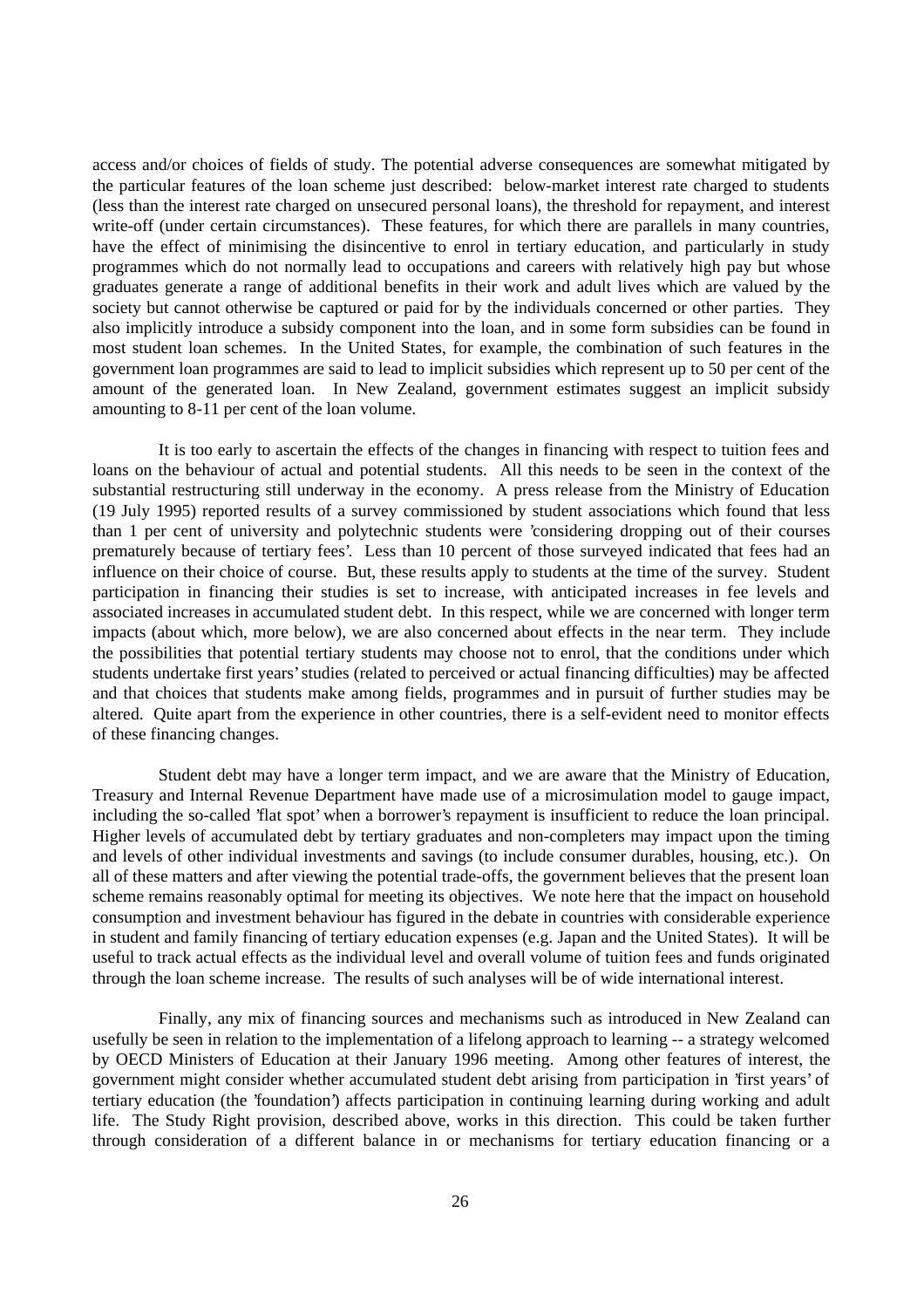changing balance in the organisation of teaching and learning (e.g. more part-time and distance education). Estimates of the impact of such changes on the patterns and timing of first years' tertiary level studies and participation in adult learning could be useful and would be of international interest.

## *The 'Market'*

Provision at the tertiary education level is demand-led, with programmes expanding or contracting in line with student interests (partly reflecting prospects for employment and careers and partly reflecting perceptions of quality) and driven by funding which follows the student (EFTS subsidies and tuition fees). Such a demand-led approach can work under a number of supporting conditions which take into account particular aspects of demand and supply in this market, some of which appear to be weak or lacking. An over-arching question is: who is the 'client' to be served -- employers, students, the broader economy and society? Or, as seems likely, some combination which builds on complementarities and minimises the competition of the interests. Among our concerns:

First, we have already referred to some information gaps and imbalances (for policy-makers, institutional managers, potential tertiary students and third-party payers). Government has the key role in this area.

Second, we note that the competition among institutions/providers encourages a 'client' orientation and certain strategic alliances in the form of co-operative agreements. We were informed during our visit of several examples of linkages between polytechnics and secondary schools and polytechnics and universities. These linkages concerned 'feeder' arrangements, which certainly extend the reach of all of the institutions involved, if not also improving the efficiency of the system. This co-operation could go further, within as well as among sectors, to improve the choices and quality of teaching and learning for students. Such co-operation could be used to sustain small, high-quality offerings (mentioned above), but other forms of co-operation in teaching and learning might be advantageous. The government could consider incentives and supporting conditions to encourage, at the margin, more jointly-offered programmes or 'linkages' which encompass a larger number of institutions/providers, e.g. a group of polytechnics with a group of universities. EFTS funding is neutral on this matter, raising the possibility of a type of 'prisoner's dilemma': the sum of the gains for institutions from maintaining a competitive position is less than the gains to be realised for the system from co-operation, yet individual institutions are reluctant to pursue the potential gains from co-operation if it is perceived to place at risk certain gains to each from the current position or to foreclose the potential gains from squeezing out the competition (enlarging the size of programmes, so as to make other programmes less viable). The issue here is not whether institutions co-operate; as we have indicated, there is evidence of considerable and growing co-operation, in terms of articulation agreements, credit transfer and some jointly-provided degrees. Rather, we raise the question: should the government explore the use of additional targeted funding incentives specifically to promote the development of further co-operation - within as well as between sectors -- which could improve efficiency in the broadest sense?

Third, the policies in place in New Zealand to encourage response to student demand as well as to 'manage' supply (through decisions on institutional proposals for funding within categories and on priority fields) may have the effect of limiting the scope and speed of responsiveness both to students and to the labour market. The difficulty is that adjustment to shifts in student demand may not be immediate if institutions lack capacity. This applies with greater force to the demand for graduates for occupations such as teaching, where a change in government policy may lead to a significant and immediate increase in demand. The recent experience with regard to the balance in teacher demand and supply in New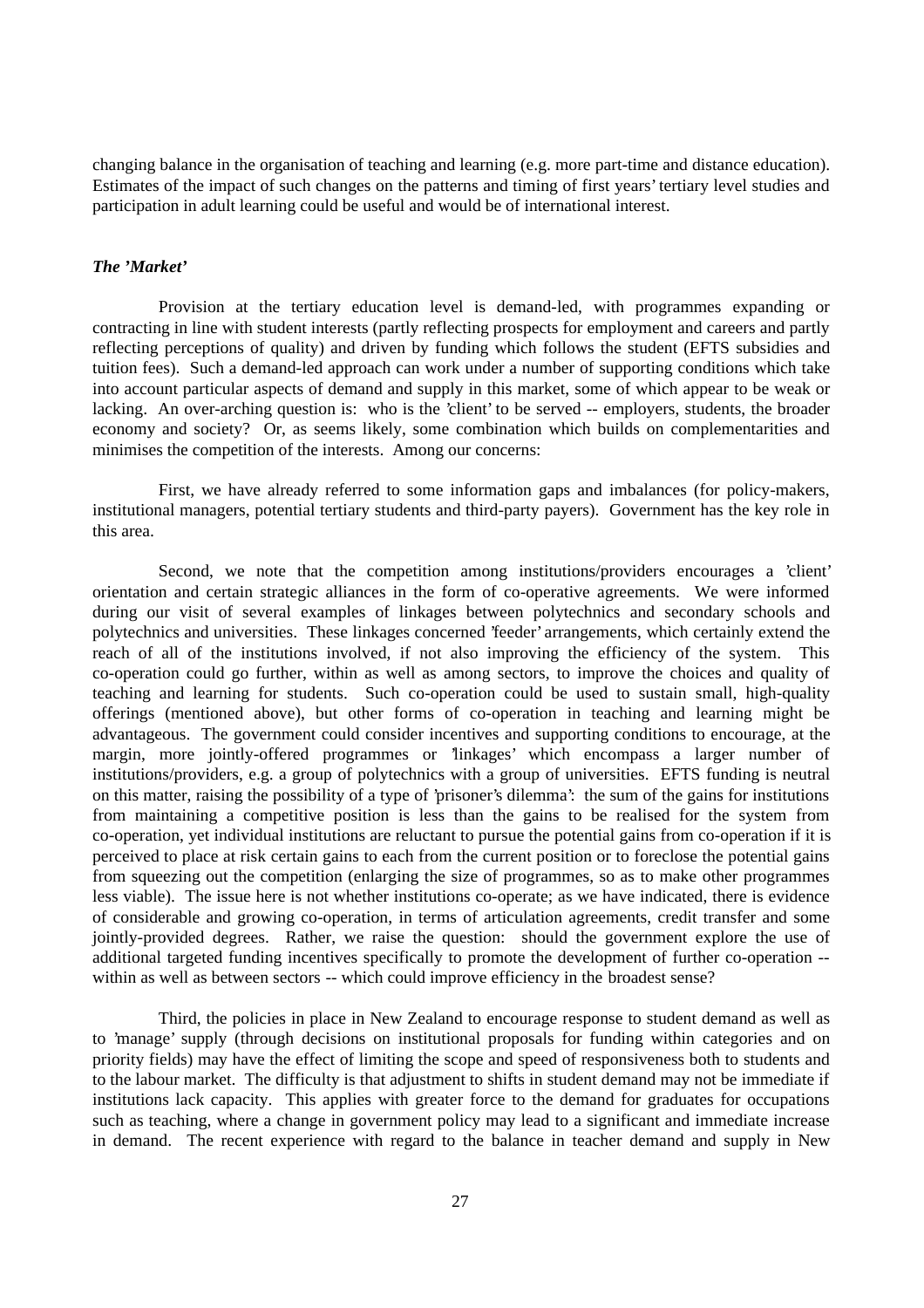Zealand would be familiar in other countries. There would appear to be merit in considering adjustments in the mechanism through which funds are provided to institutions, perhaps to allow for a rolling-cycle of EFTS funding or a larger fixed 'base grant' component in the lump sum to institutions, to take into account the need to allow for gradual adjustments in institutional capacity in all (or most) fields. Such an approach would also provide a margin for management within individual institutions to better sustain programme quality and effectiveness (beyond the 'base grant'). Arguably, such adaptations in the provision of subsidies to institutions would introduce no greater mismatch of places by field with student interests and employer demands. Examples of approaches which incorporate such adjustment features exist in Finland (negotiated four-year plan for universities), France (contracts negotiated over a four-year period, rolling cycle) in the Flemish Community of Belgium (part of the institutional subsidy is fixed, part is variable; in the college of higher education sector, a weighted average of enrolment over the most recent years is applied).

## **Conclusions**

The two underlying forces in the changing landscape of tertiary education in New Zealand are, first, the transformations in the economy and society which have followed the crisis of the mid 1980s and, second, ideas and developments in the international arena of tertiary education in which the New Zealand system is an active participant. The tensions which appear to us to have been such a marked feature of the context of policy-making and implementation are very largely a consequence of the meeting of these forces. It is not, as is sometimes suggested, a matter of defensive attitudes or a disregard for the values and achievements of the tertiary institutions. Some of our interlocutors in the course of institutional visits adverted to a culture clash. If such there be, it can be so handled as to have positive outcomes and potential for the continuing evolution of tertiary education.

There is, as we have already remarked, no going back: The reform agenda has been constructed and progressively implemented over the past decade and, overall, the indicators are positive for New Zealand and its people. The momentum must be sustained but there is need to steady the pace, to continue to seek consensus and commitment and to show a readiness to modify and adjust measures in the light of experience. The government is indeed showing a readiness to do this and is listening to the reactions of the tertiary education community. This is most evident, for example, in the efforts being made to reconcile the conflicting views about the place of degrees on the qualifications framework, the merits or otherwise of capital charging and restructured governing bodies, and the issue of costs that fall directly or indirectly on students and their families. Government also has a role in creating a positive climate in which reform and change are clearly seen to have real benefits. Efforts by the various players to respond to the reform agenda need to be acknowledged and where pressures for change fall too heavily, there is need for flexible policy implementation.

It is clear that continuing efforts are needed to monitor and assess the impact of the changes already made or in process of implementation, to be ready to make adjustments and to strengthen dialogue. As in many other systems, despite the increasing volume of information, there remain important gaps. All the players need better and more timely information.

We have drawn attention to the need for regular monitoring of the effects of the changing pattern of charges and debt on students and for better information about attrition rates and the rates, forms and consequences of transfer of students between institutions. Further, there would be considerable value for future policy purposes in strengthening information sources on graduate destinations, and on the attitudes of graduates towards their study programmes and on employers' and the professions' perceptions of the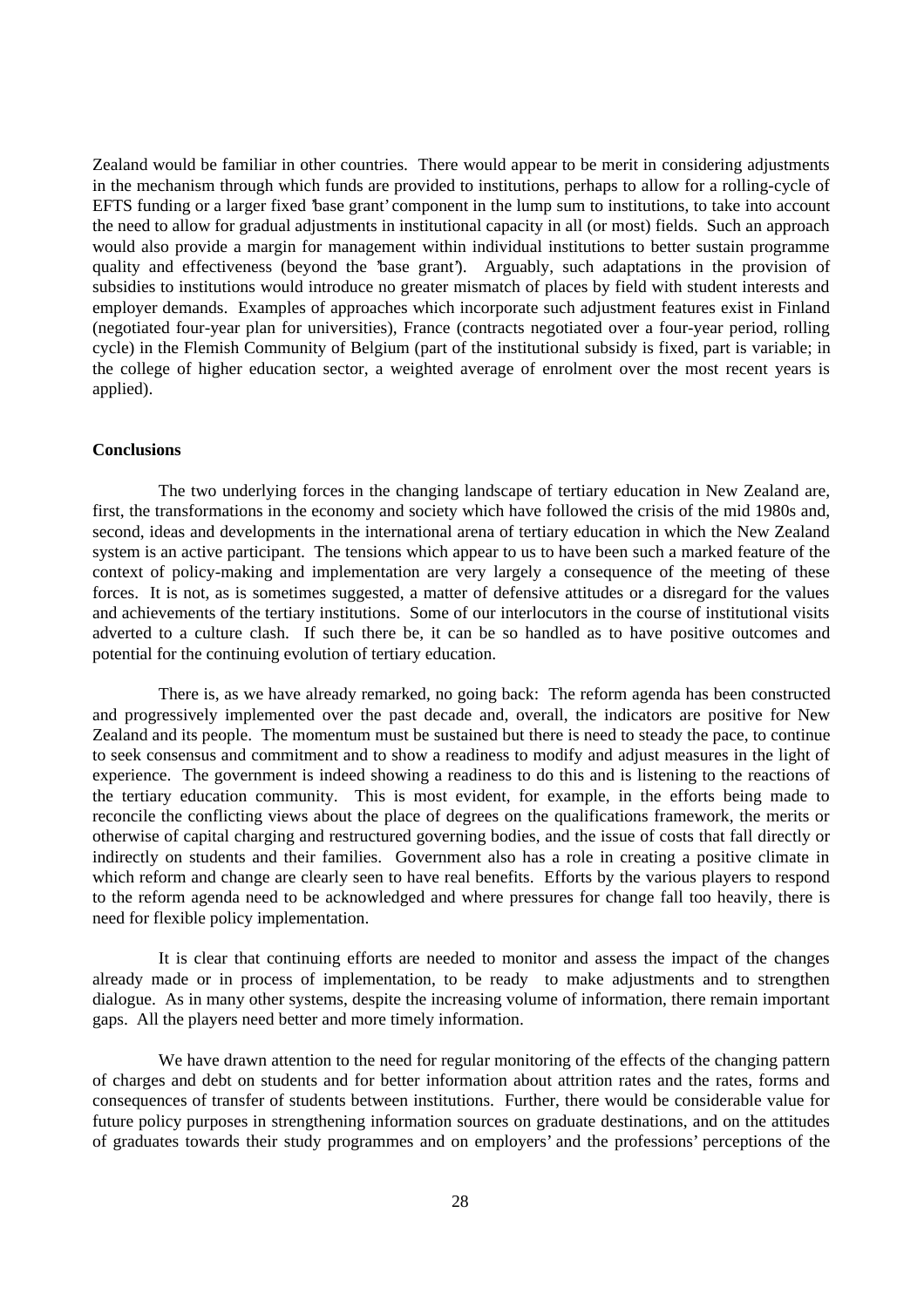quality and relevance of undergraduate studies. The purpose of strengthening these latter information sources -- involving processes which can be quite exacting -- is not merely to monitor, useful as that is. We believe that better quality of analysis and of policy making will result from a well-informed dialogue including graduates, undergraduates, teachers, administrators, employers, the professions and other major interest groups. Where radical change on a system-wide basis is occurring, the need is all the greater for such dialogue and for partnerships and consultations in decision-making. Moreover, in the case of a system which is intended to be guided in part by market forces, all those concerned will require access to timely, relevant, useful and accurate information.

These are some of the directions in the wider environment to which we have suggested further attention might be given. For the tertiary institutions themselves, we have also made a number of comments and suggestions. The institutions have been passing through what is probably an unprecedented series of changes. That they have met, and met so successfully, many of the challenges is very much to their credit. We were struck by an openness to ideas and a readiness to debate issues which are vital to the health of tertiary education. The institutions are under great pressure to accommodate overall growth and field-specific variation in demand but with shrinking per capita subsidies and constrained budgets; to diversify programmes and courses in face of changing needs of students and the community; to introduce structural managerial innovations whilst maintaining a recognisable collegiate atmosphere; to improve the quality and relevance of curricula and teaching whilst raising research profiles. All of this testifies to a dynamic and energetic tertiary education sector which is contributing, with improved efficiency, a key part of the base of New Zealand's economic, social and cultural development. Care will be needed to ensure that there is no loss of quality in teaching and learning and no increase in the adoption of more impersonal methods with increasing numbers of students.

We believe that the overall direction being taken by tertiary education institutions in relation to the quality and relevance of their educational offerings is right. Continual emphasis on quality monitoring and appraisal, through a combination of internal and external procedures is highly desirable. But monitoring and appraisal should lead to adjustment and change as necessary. Quality improvements are an appropriate goal, with improvements geared to client needs and expectations. Moreover, where teaching is found to be weak or mediocre, steps beyond those already in common use need to be taken. A more systematic approach to fostering a climate supportive of good teaching is needed, not only in New Zealand but in all the countries participating in the thematic review. This should include specific guidance, training and other support mechanisms across the whole tertiary education sector.

The challenges to the institutions are considerable. Firm and expert leadership at all levels from the single department to chief executive to governing council is essential. Similar requirements exist for the Ministry and the various national-level bodies, including the Vice-Chancellors' and Polytechnic Directors' Committees which together are the mouthpiece of the institutions.

We have indicated that as far as the basic structure of the system is concerned, the principal concern is not whether or not it is binary, but the ability and readiness to maintain diversity. What might this mean? In essence, diversity is needed -- first, to ensure a wide range and variety of courses and kinds of study arrangements; second, to maintain distinctive institutional priorities that reflect regional, cultural and other differences in the community; and third, to respond to the different requirements of the society and economy. Diversity in these senses is inhibited, rather than fostered, by archaic rankings or hierarchies and gross sectoral distinctions. Resolute efforts are needed by the institutions, mostly co-operative and with positive support from government, to change perceptions and practices which no longer serve a useful purpose.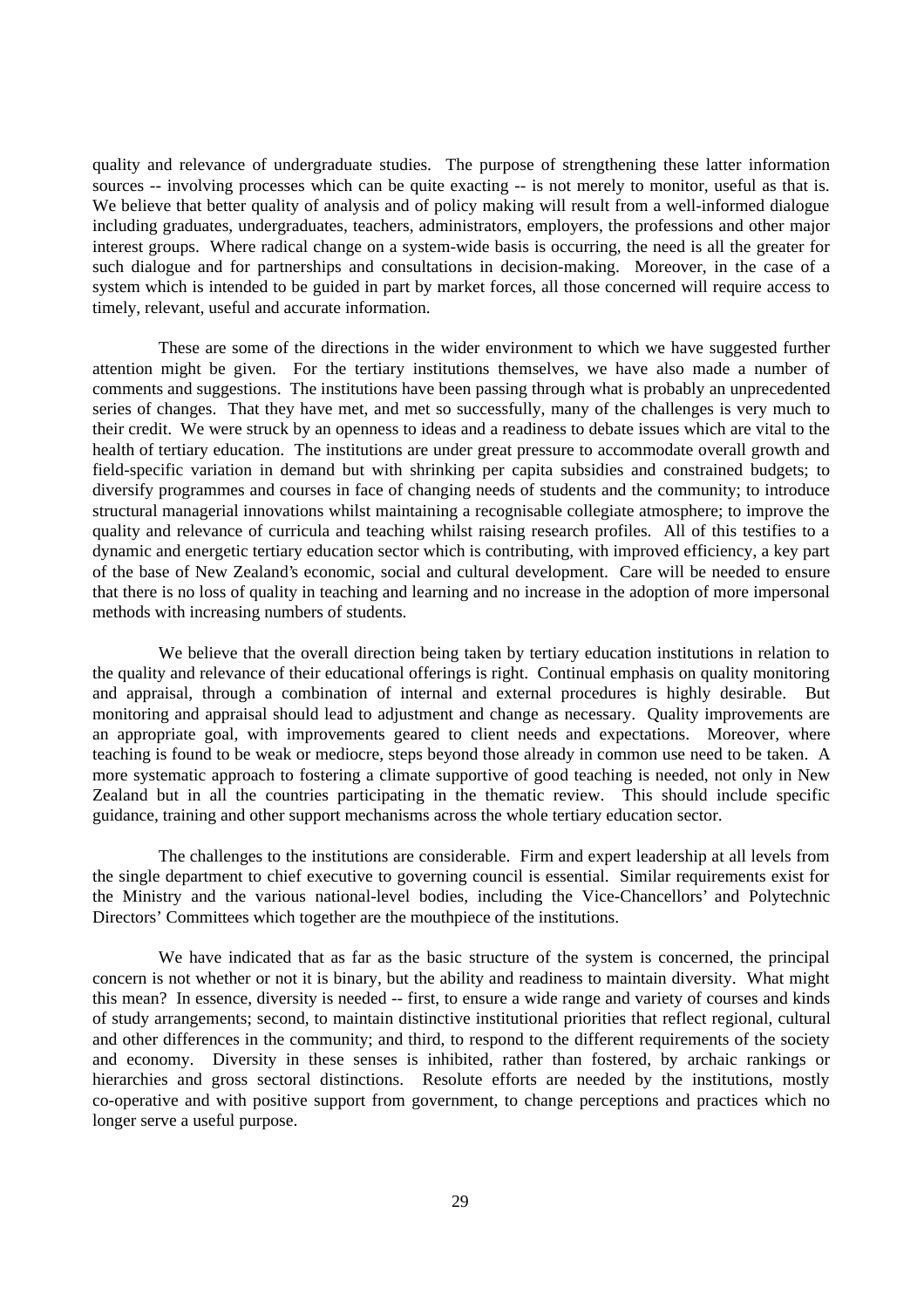Funding, together with quality, is a key issue in all countries as they continue to expand their tertiary education systems. In common with several other countries participating in this review, New Zealand is shifting a greater share of costs of tertiary education to the primary client, the student. The reasons have been well aired; our concern is with the consequences. A specific question still to be addressed is whether the national objective is an indefinite increase in participation in some form of tertiary education. Difficult as it can be to achieve consensus or even clarity over a longer term growth objective, there are good reasons to do so. It seems likely that demand will continue to grow; moreover, demand can be stimulated, not least by governmental action. Even with the growth experienced thus far and planned growth to the year 2000, we suggest that New Zealand is still short of a level of participation in tertiary studies that would match the ambitions of a knowledge-intensive, high-skill economy. While there is no fixed formula which provides a guideline, tertiary education participation by half or more of a generation is approaching the 'norm' in OECD countries; Finland aims to have 60 to 65 per cent of the age group in tertiary education in the early 2000s. However, participation in New Zealand may approach a point where substantial additional costs (without further adaptations in financing) cannot be shouldered by those additional students or their families. While good progress has been made in bringing in students from a much wider range of backgrounds, it remains the case that significant elements of future demand are likely to come from economically less favoured sectors of the population. Furthermore, continuing consideration has to be given to the wider economic and social implications of high personal debt levels in a particular sector.

From the perspective of a lifelong learning strategy, consideration also needs to be given to the possible impact of further increases in charges on the ability or willingness of graduates to finance their own continuing education later in their adult lives. The issue is not "charge or don't charge." Rather, it is a matter of a continuing resolve to work out more efficient and more effective ways of attributing and meeting costs which, at the same time, encourage and enable higher levels of participation overall and minimise adverse effects on participation from particular groups who have not participated previously.

New Zealand has demonstrated a remarkable capacity, in face of adversity, to regenerate and renew many of its structures and practices. The tertiary education institutions have an opportunity, not always readily taken up in the past, to make a fundamental contribution to this movement of national regeneration. A stronger partnership of a more mutually supportive kind between them and the state is, we suggest, a worthwhile ambition. Does this mean co-option and, if so, what of the traditions of free inquiry and the intellectual autonomy of the university and other tertiary education institutions? The answer is that a partnership is all the more successful if the distinctive qualities and characteristics of the partners are retained. In the healthy environment of debate, not to say contestability, that is so characteristic of New Zealand, we see no threat to those traditions. It is nevertheless important that as the policy agenda continues to be developed and refined, the intellectual and moral virtues in which the best of tertiary education practice is grounded remain prominent among the national social and economic goals.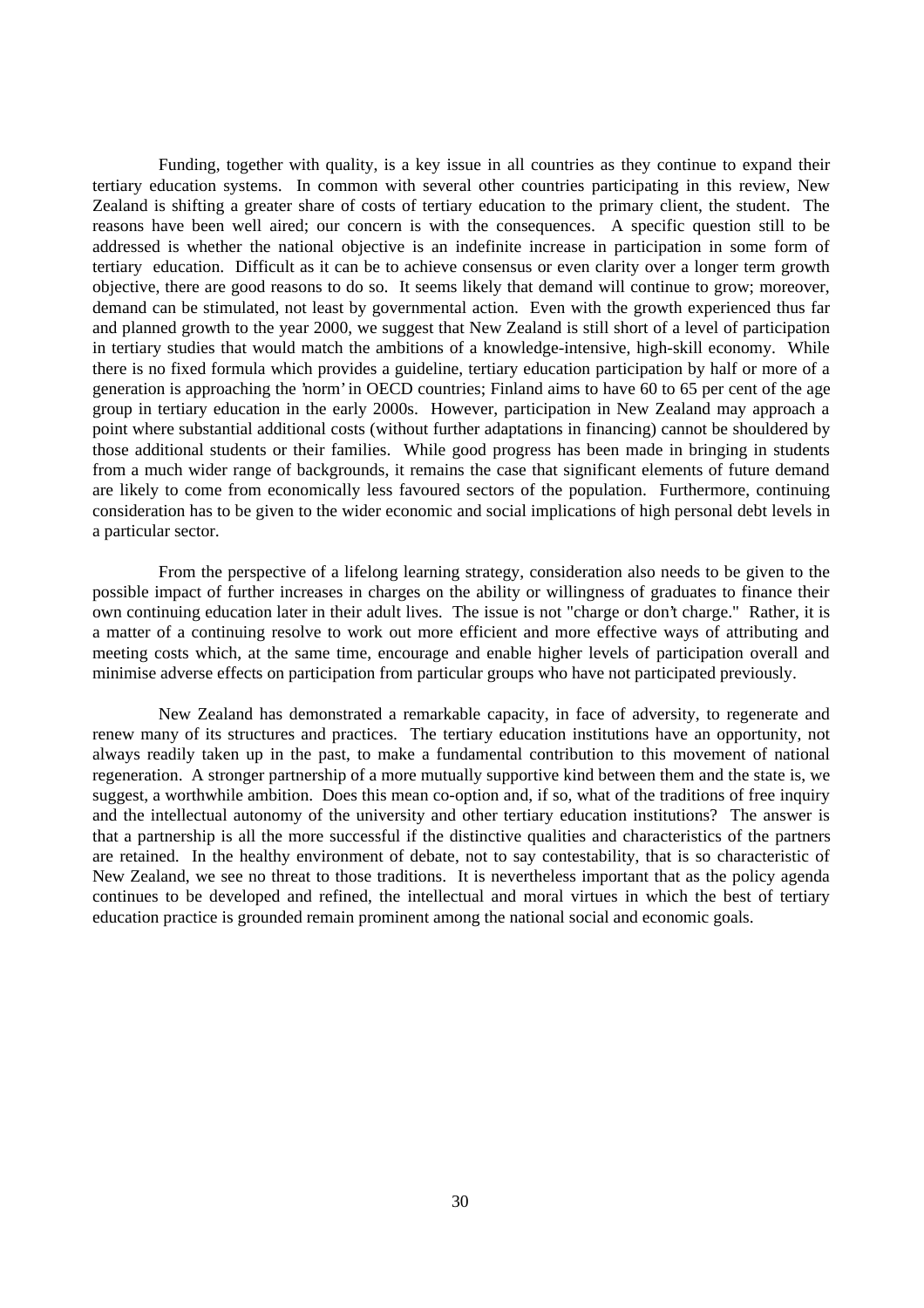## **Average Annual Growth Rates in Tertiary Enrolments**

| 1975-85 | 1985-90 | 1990-93 | 1993-94 | 1994-95 |
|---------|---------|---------|---------|---------|
| 2.3     | 3.4     | 10.2    | 2.8     | 5.2     |
|         |         |         |         |         |
| 8.6     | 17.4    | 21.5    | 8.0     | 10.6    |
| 2.4     | $-.3$   | 14.4    | $-2.6$  | 9.6     |
|         |         |         |         |         |
| $-9.6$  | 15.2    | .8      | 7.2     | 4.7     |
|         |         |         |         | 1.4     |
|         |         |         |         |         |
| 2.9     | 7.6     | 6.2     | 5.0     | 4.8     |
| 3.4     | 6.0     | 7.4     | 5.4     | 1.4     |
|         |         |         |         |         |
|         |         |         |         | 120.5   |
|         |         |         |         | 82.4    |
|         |         |         |         |         |
|         |         |         |         |         |
|         |         |         | 63.4    | 20.6    |
|         |         |         | 57.2    | 26.9    |
|         |         |         |         |         |

*Sources:* New Zealand contribution to 'Individual Demand for Access and Participation in Tertiary Education', OECD, 1995 (data from Todd Report); Ministry of Education, *Education New Zealand 1995*, 1995 and additional data supplied by the Ministry.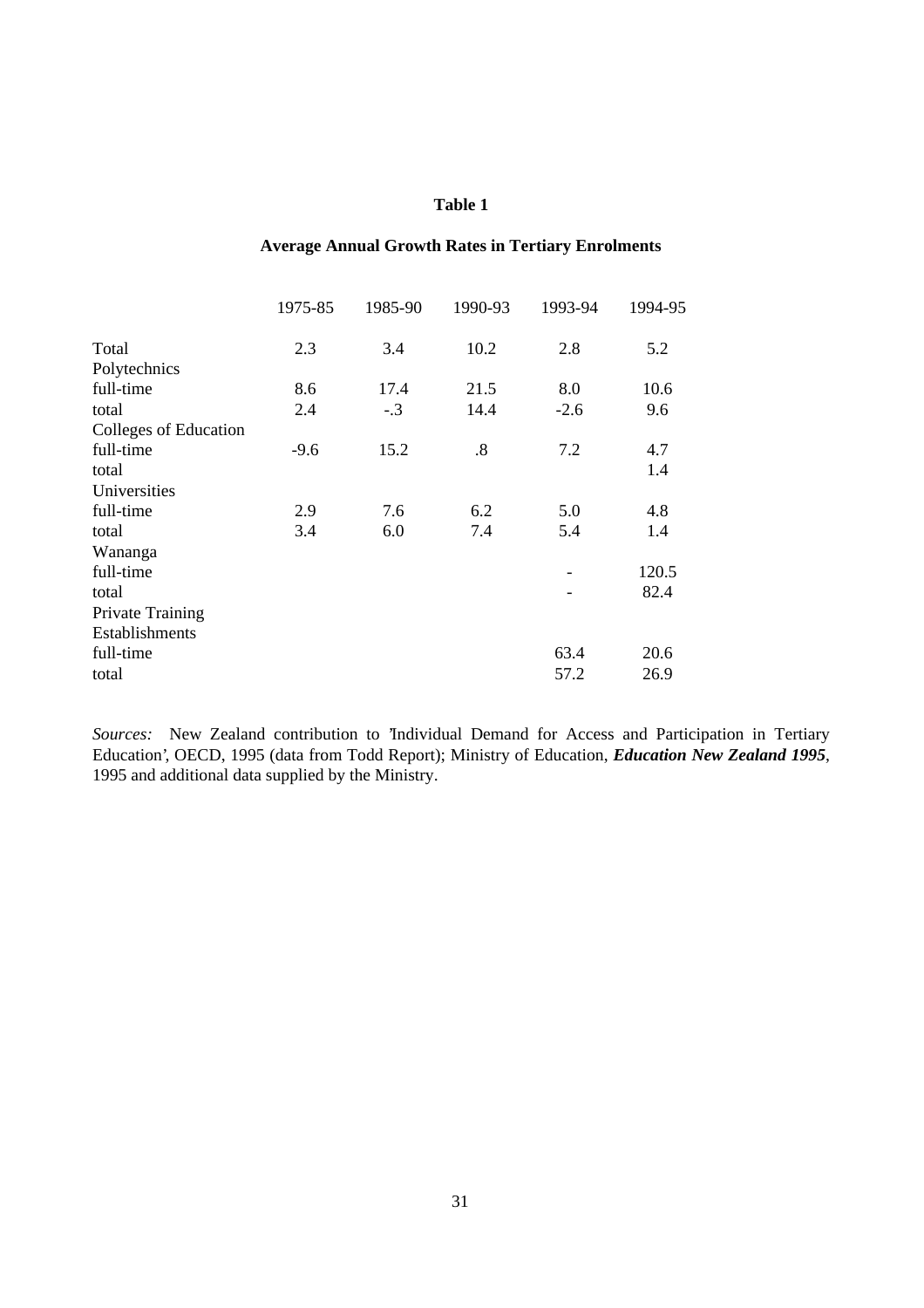# **Number of Students in Tertiary Education, by Sector: 1992-95**

|                                        | 1992    | 1993    | 1994    | 1995    |
|----------------------------------------|---------|---------|---------|---------|
| Total                                  | 203 058 | 198 470 | 204 068 | 214 733 |
| Polytechnics - formal                  |         |         |         |         |
| programmes                             |         |         |         |         |
| full-time                              | 33 589  | 34 051  | 36 770  | 40 685  |
| part-time                              | 65 057  | 54 376  | 49 358  | 53 704  |
| Colleges of Education - formal         |         |         |         |         |
| programmes                             |         |         |         |         |
| full-time                              | 5 5 8 3 | 5 8 3 9 | 6 2 5 7 | 6 5 5 0 |
| part-time                              | 4 7 3 2 | 5 0 3 3 | 6 2 1 7 | 6 0 9 5 |
| Universities - formal                  |         |         |         |         |
| programmes                             |         |         |         |         |
| full-time                              | 58745   | 59 270  | 62 238  | 65 25 6 |
| part-time                              | 34 439  | 38 5 65 | 40 849  | 39 269  |
| Wananga                                |         |         |         |         |
| full-time                              |         |         | 200     | 441     |
| part-time                              |         |         | 79      | 68      |
| <b>Private Training Establishments</b> |         |         |         |         |
| (receiving government grants)          |         |         |         |         |
| full-time                              | 869     | 1 2 1 5 | 1986    | 2 3 9 6 |
| part-time                              | 44      | 121     | 114     | 269     |

*Source:* Ministry of Education, *Education New Zealand 1995*, 1995; and additional data supplied by the Ministry.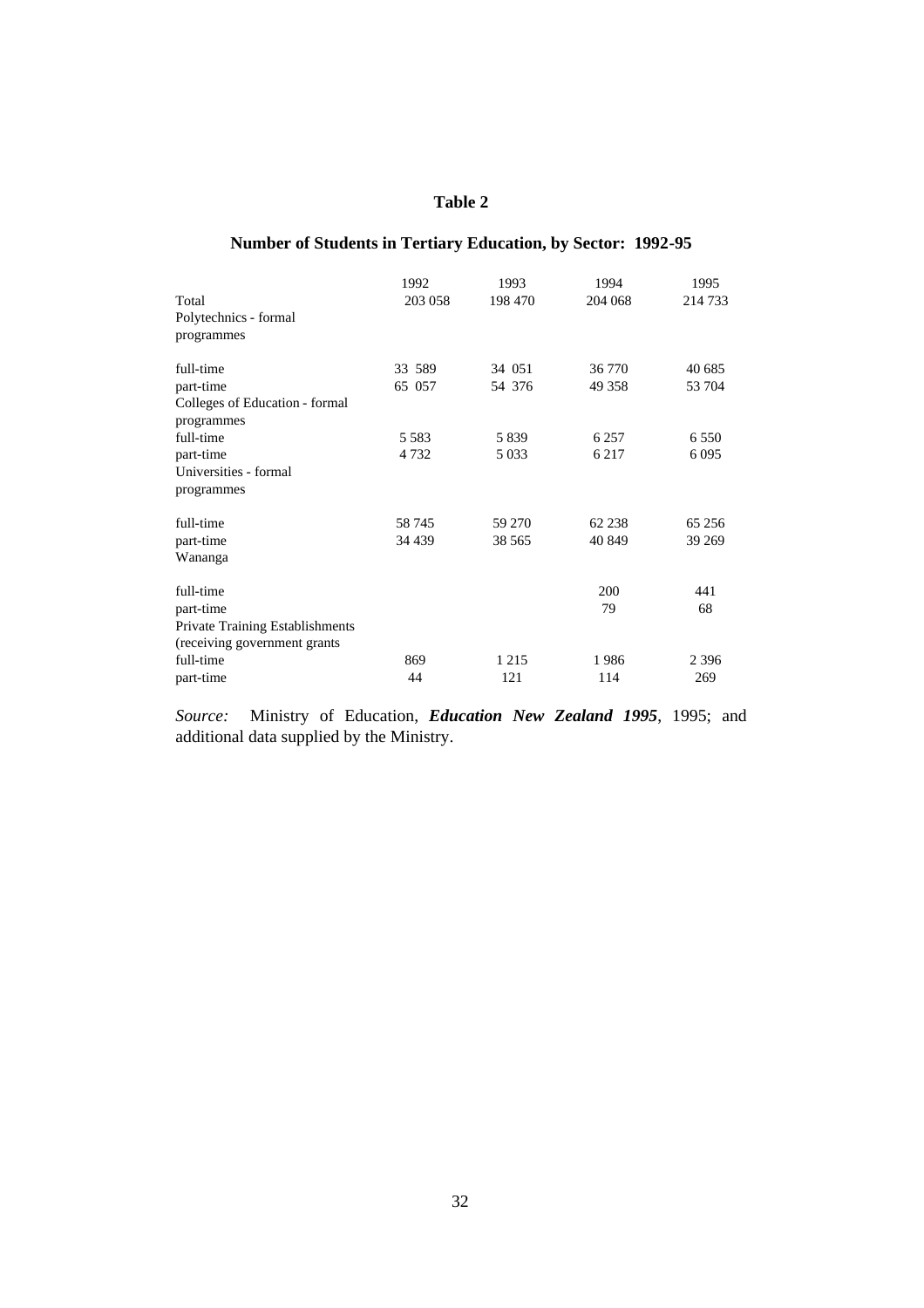# **Youth Labour Force Participation and Employment: 1994 (ages 15-24)**

| Youth Unemployment Rate   |      | Youth Labour Force<br>Participation Rate | Youth<br>Employment/Population<br>Ratio |  |
|---------------------------|------|------------------------------------------|-----------------------------------------|--|
| North America             |      |                                          |                                         |  |
| Canada                    | 16.5 | 62.9                                     | 52.5                                    |  |
| <b>United States</b>      | 12.5 | 66.4                                     | 58.1                                    |  |
| Pacific Area              |      |                                          |                                         |  |
| Australia                 | 16.2 | 68.4                                     | 57.3                                    |  |
| Japan                     | 5.5  | 47.6                                     | 45.0                                    |  |
| New Zealand               | 15.0 | 66.0                                     | 56.1                                    |  |
| <b>European Community</b> |      |                                          |                                         |  |
| Belgium(1)                | 18.4 | 34.4                                     | 28.1                                    |  |
| Denmark $(1)$             | 14.6 | 70.5                                     | 60.2                                    |  |
| France                    | 27.5 | 30.7                                     | 22.3                                    |  |
| Germany(1)                | 8.2  | 56.9                                     | 52.2                                    |  |
| Greeze(1)                 | 28.8 | 38.6                                     | 27.5                                    |  |
| Ireland(1)                | 25.1 | 46.9                                     | 35.1                                    |  |
| Italy(1)                  | 30.6 | 39.9                                     | 27.7                                    |  |
| Luxembourg                | 4.4  | 47.7                                     | 45.6                                    |  |
| Netherlands               | 10.2 | 61.7                                     | 55.4                                    |  |
| Portugal(1)               | 12.0 | 48.3                                     | 42.4                                    |  |
| Spain                     | 42.8 | 49.1                                     | 28.1                                    |  |
| United Kingdom(1)         | 17.3 | 71.1                                     | 58.8                                    |  |
| Other Europe - OECD       |      |                                          |                                         |  |
| Finland                   | 30.9 | 44.6                                     | 30.9                                    |  |
| Norway                    | 7.4  | 55.4                                     | 51.3                                    |  |
| Sweden                    | 16.6 | 49.6                                     | 41.4                                    |  |
| Switzerland               | 5.7  | 63.7                                     | 60.1                                    |  |
| Notes: (1) 1993           |      |                                          |                                         |  |

*Source:* OECD, *Lifelong Learning for All*, Paris, 1996 (Table A.48).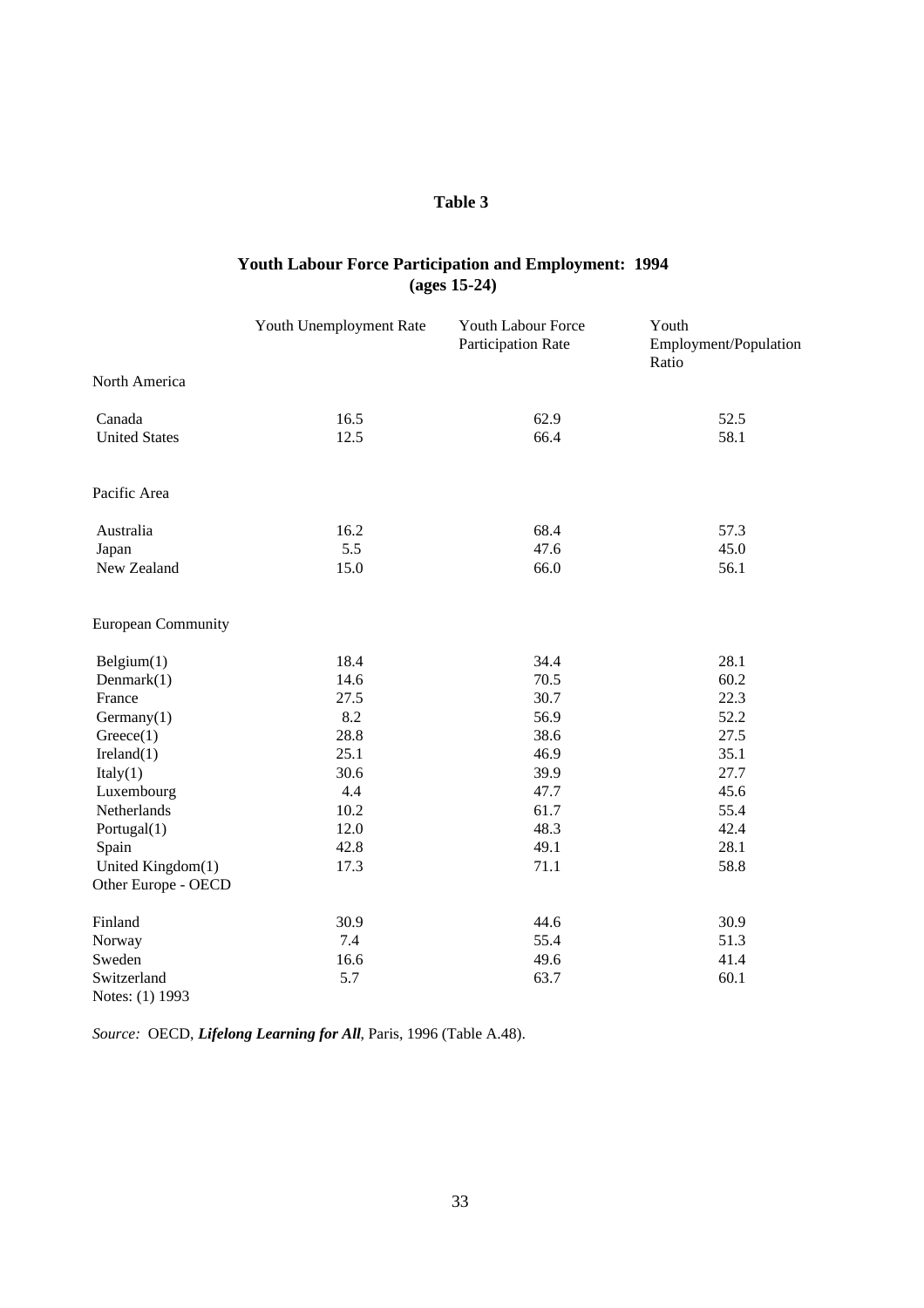|                           | 1991    | 1992     | 1993      | 1994     | 1995     | 1996     |
|---------------------------|---------|----------|-----------|----------|----------|----------|
| <b>EFTS Funded Places</b> | 114 109 | 124 125  | 131 519   | 137 224  | 139 916  | 142 962  |
| <b>Actual EFTS</b>        | 119 072 | 126 125  | 134 819   | 140 727  | 144 817  | na       |
| Funding per               | \$8 704 | \$8 5 35 | \$8 3 3 8 | \$8 022  | \$7970   | \$7 807  |
| <b>Funded EFTS</b>        |         |          |           |          |          |          |
| Funding per               | \$8 342 | \$8 376  | \$8 1 34  | \$7822   | \$7 700  | na       |
| <b>Actual EFTS</b>        |         |          |           |          |          |          |
| Estimated                 |         |          | e\$1 600  | e\$1 900 | e\$2 100 | e\$2 300 |
| Tuition Fee per           |         |          |           |          |          |          |
| full-time student         |         |          |           |          |          |          |

# **Table 4 Tertiary Education Enrolment and Funding 1991-1996**

*Sources:* New Zealand background report, 'OECD Review of Tertiary Education Policies', Table 5 (from Ministry of Education, Tertiary Charters and Funding Section); Ministry of Education, *Education in New Zealand*, 1996; and additional data supplied by the Ministry.

Tuition and fee data come from the Ministerial Consultative Group (Todd, Chair). *Funding Growth in Tertiary Education and Training*, p. 208, and additional data supplied by the Ministry. Figures are based on an analysis of posted tuition and fee charges for full-time study; in 1994, tuition fees were estimated to account for 18-19 per cent of funding for state institutions. Note that the average fee is very hard to measure, as it varies widely between institutions and within institutions that do not set a standard fee. It is also hard to identify what is included (excluded) from the fees charged. The average figures reported here should be taken as indicative.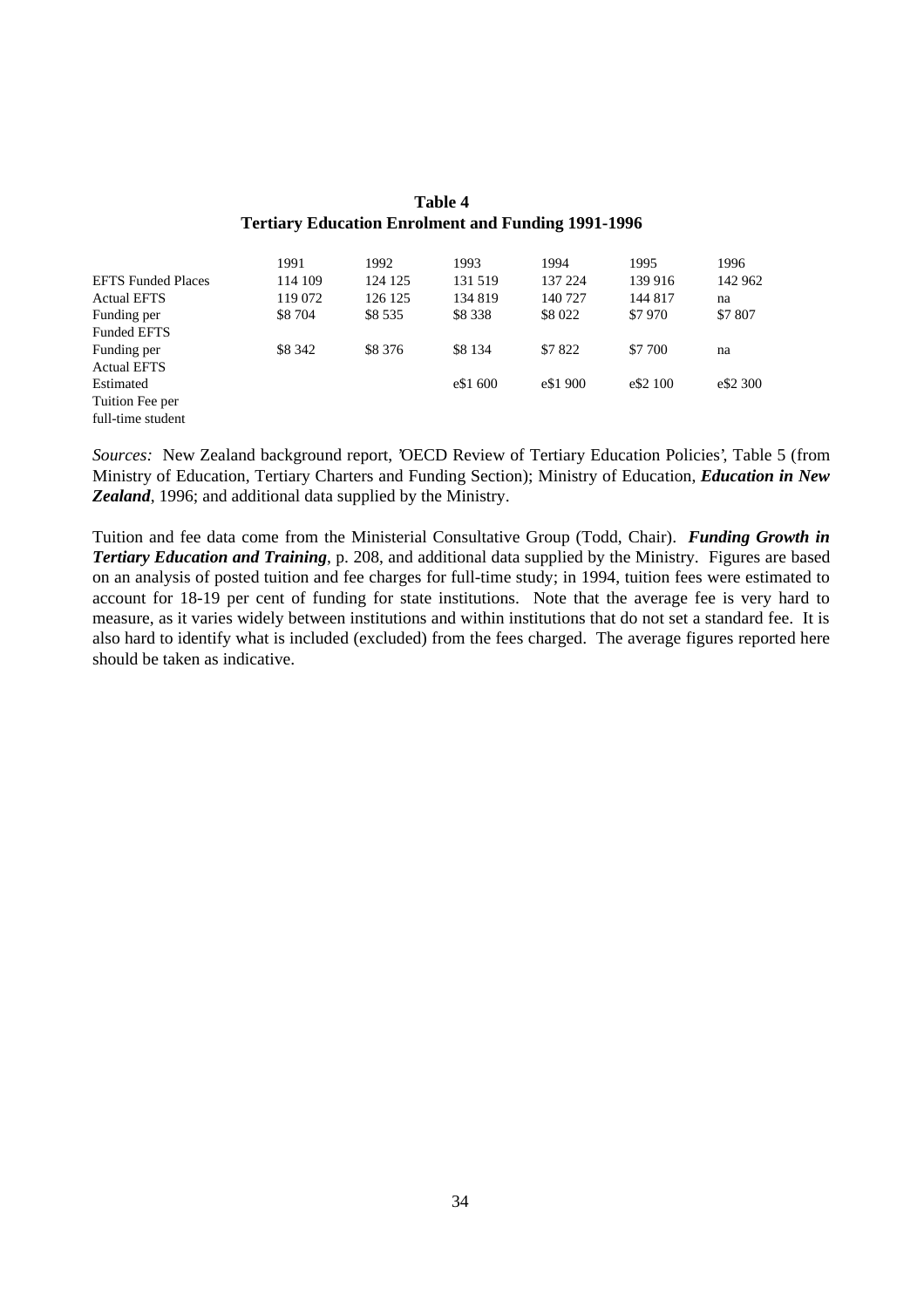## **Student-Staff Ratios in Universities: 1988-95**

| 1988 | 14.1 |
|------|------|
| 1989 | 15.7 |
| 1990 | 16.1 |
| 1991 | 16.8 |
| 1992 | 17.8 |
| 1993 | 18.5 |
| 1994 | 18.5 |
| 1995 | 18.5 |

*Source:* Ministerial Consultative Group (Todd, Chair). *Funding Growth in Tertiary Education and Training*, p. 222; and additional data supplied by the Ministry.